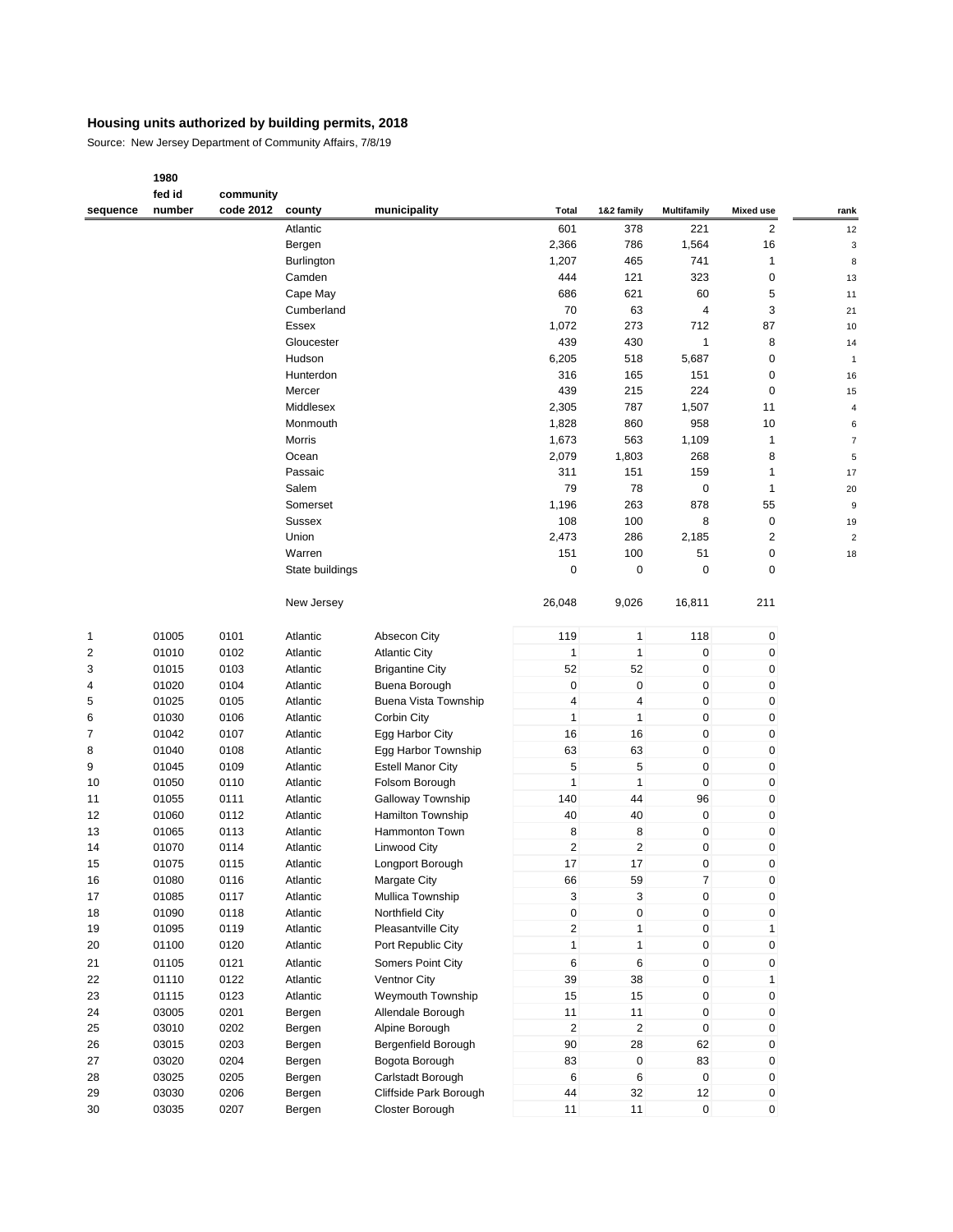Source: New Jersey Department of Community Affairs, 7/8/19

|          | fed id | community |        |                           |                         |                         |                    |                  |      |
|----------|--------|-----------|--------|---------------------------|-------------------------|-------------------------|--------------------|------------------|------|
| sequence | number | code 2012 | county | municipality              | Total                   | 1&2 family              | <b>Multifamily</b> | <b>Mixed use</b> | rank |
| 31       | 03040  | 0208      | Bergen | Cresskill Borough         | 20                      | 20                      | 0                  | 0                |      |
| 32       | 03045  | 0209      | Bergen | Demarest Borough          | 16                      | 16                      | $\mathbf 0$        | 0                |      |
| 33       | 03050  | 0210      | Bergen | Dumont Borough            | 73                      | 0                       | 73                 | 0                |      |
| 34       | 03067  | 0211      |        | Elmwood Park Borough      | 9                       | 9                       | $\mathbf 0$        | 0                |      |
|          |        |           | Bergen |                           |                         |                         |                    |                  |      |
| 35       | 03060  | 0212      | Bergen | East Rutherford Borough   | 9                       | 0                       | 9                  | 0                |      |
| 36       | 03065  | 0213      | Bergen | Edgewater Borough         | 355                     | 49                      | 306                | 0                |      |
| 37       | 03070  | 0214      | Bergen | Emerson Borough           | 3                       | 3                       | $\mathbf 0$        | 0                |      |
| 38       | 03075  | 0215      | Bergen | <b>Englewood City</b>     | 15                      | 14                      | $\mathbf 0$        | 1                |      |
| 39       | 03080  | 0216      | Bergen | Englewood Cliffs Borough  | 9                       | 9                       | $\mathbf 0$        | 0                |      |
| 40       | 03085  | 0217      | Bergen | Fair Lawn Borough         | 44                      | 44                      | $\mathbf 0$        | 0                |      |
| 41       | 03090  | 0218      | Bergen | Fairview Borough          | 134                     | 18                      | 116                | 0                |      |
| 42       | 03095  | 0219      | Bergen | Fort Lee Borough          | 81                      | 68                      | 12                 | 1                |      |
| 43       | 03100  | 0220      | Bergen | Franklin Lakes Borough    | 46                      | 46                      | $\mathbf 0$        | 0                |      |
| 44       | 03105  | 0221      | Bergen | <b>Garfield City</b>      | 19                      | 16                      | 3                  | 0                |      |
| 45       | 03110  | 0222      | Bergen | Glen Rock Borough         | 11                      | 11                      | $\mathbf 0$        | 0                |      |
| 46       | 03115  | 0223      | Bergen | <b>Hackensack City</b>    | 91                      | 2                       | 89                 | 0                |      |
| 47       |        |           |        |                           | 1                       | 1                       | $\mathbf 0$        | 0                |      |
|          | 03120  | 0224      | Bergen | Harrington Park Borough   |                         |                         |                    |                  |      |
| 48       | 03125  | 0225      | Bergen | Hasbrouck Heights Borough | 2                       | $\overline{\mathbf{c}}$ | $\mathbf 0$        | 0                |      |
| 49       | 03130  | 0226      | Bergen | Haworth Borough           | 4                       | 4                       | $\mathbf 0$        | 0                |      |
| 50       | 03135  | 0227      | Bergen | Hillsdale Borough         | 8                       | 3                       | 5                  | 0                |      |
| 51       | 03140  | 0228      | Bergen | Ho-Ho-Kus Borough         | 6                       | 6                       | $\pmb{0}$          | 0                |      |
| 52       | 03145  | 0229      | Bergen | Leonia Borough            | 0                       | 0                       | $\mathbf 0$        | 0                |      |
| 53       | 03150  | 0230      | Bergen | Little Ferry Borough      | 1                       | 1                       | $\mathbf 0$        | 0                |      |
| 54       | 03155  | 0231      | Bergen | Lodi Borough              | 4                       | 4                       | $\mathbf 0$        | 0                |      |
| 55       | 03160  | 0232      | Bergen | Lyndhurst Township        | 3                       | 3                       | $\mathbf 0$        | 0                |      |
| 56       | 03165  | 0233      | Bergen | Mahwah Township           | 18                      | 18                      | $\mathbf 0$        | 0                |      |
| 57       | 03170  | 0234      | Bergen | Maywood Borough           | 2                       | $\overline{\mathbf{c}}$ | $\mathbf 0$        | 0                |      |
| 58       | 03175  | 0235      | Bergen | Midland Park Borough      | 6                       | 6                       | $\pmb{0}$          | 0                |      |
| 59       | 03180  | 0236      | Bergen | Montvale Borough          | 11                      | 11                      | $\mathbf 0$        | 0                |      |
| 60       | 03185  | 0237      |        | Moonachie Borough         | 0                       | $\pmb{0}$               | $\pmb{0}$          | 0                |      |
|          |        |           | Bergen |                           |                         |                         |                    |                  |      |
| 61       | 03190  | 0238      | Bergen | New Milford Borough       | 3                       | 3                       | $\mathbf 0$        | 0                |      |
| 62       | 03195  | 0239      | Bergen | North Arlington Borough   | 0                       | 0                       | $\mathbf 0$        | 0                |      |
| 63       | 03200  | 0240      | Bergen | Northvale Borough         | 3                       | 3                       | $\mathbf 0$        | 0                |      |
| 64       | 03205  | 0241      | Bergen | Norwood Borough           | 4                       | $\overline{4}$          | $\mathbf 0$        | 0                |      |
| 65       | 03210  | 0242      | Bergen | Oakland Borough           | 1                       | 1                       | $\mathbf 0$        | 0                |      |
| 66       | 03215  | 0243      | Bergen | Old Tappan Borough        | 8                       | 8                       | $\mathbf 0$        | 0                |      |
| 67       | 03220  | 0244      | Bergen | Oradell Borough           | 0                       | 0                       | $\mathbf 0$        | 0                |      |
| 68       | 03225  | 0245      | Bergen | Palisades Park Borough    | 86                      | 86                      | $\mathbf 0$        | 0                |      |
| 69       | 03230  | 0246      | Bergen | Paramus Borough           | 41                      | 41                      | $\mathbf 0$        | 0                |      |
| 70       | 03235  | 0247      | Bergen | Park Ridge Borough        | 3                       | 3                       | $\mathbf 0$        | 0                |      |
| 71       | 03240  | 0248      | Bergen | Ramsey Borough            | 22                      | 22                      | $\mathbf 0$        | 0                |      |
| 72       | 03245  | 0249      | Bergen | Ridgefield Borough        | $\overline{7}$          | $\overline{7}$          | $\pmb{0}$          | 0                |      |
| 73       | 03250  | 0250      | Bergen | Ridgefield Park Village   | 0                       | 0                       | $\mathbf 0$        | 0                |      |
| 74       | 03255  | 0251      |        | Ridgewood Village         | 207                     | 6                       | 201                | 0                |      |
|          |        |           | Bergen |                           |                         |                         |                    |                  |      |
| 75       | 03260  | 0252      | Bergen | River Edge Borough        | $\overline{\mathbf{c}}$ | 2                       | $\mathbf 0$        | 0                |      |
| 76       | 03265  | 0253      | Bergen | River Vale Township       | 5                       | 5                       | $\mathbf 0$        | 0                |      |
| 77       | 03270  | 0254      | Bergen | Rochelle Park Township    | 1                       | 1                       | 0                  | 0                |      |
| 78       | 03275  | 0255      | Bergen | Rockleigh Borough         | $\mathbf{1}$            | $\mathbf{1}$            | $\mathbf 0$        | 0                |      |
| 79       | 03280  | 0256      | Bergen | Rutherford Borough        | $\overline{2}$          | $\overline{c}$          | $\pmb{0}$          | 0                |      |
| 80       | 03285  | 0257      | Bergen | Saddle Brook Township     | 31                      | $\mathbf{1}$            | $30\,$             | 0                |      |
| 81       | 03290  | 0258      | Bergen | Saddle River Borough      | $\overline{7}$          | 7                       | 0                  | 0                |      |
| 82       | 03295  | 0259      | Bergen | South Hackensack Twp      | 0                       | $\pmb{0}$               | $\mathbf{0}$       | 0                |      |
| 83       | 03300  | 0260      | Bergen | <b>Teaneck Township</b>   | 518                     | 19                      | 499                | 0                |      |
| 84       | 03305  | 0261      | Bergen | <b>Tenafly Borough</b>    | 39                      | 39                      | $\mathbf 0$        | 0                |      |
| 85       | 03310  | 0262      | Bergen | Teterboro Borough         | 0                       | $\mathbf 0$             | 0                  | 0                |      |
|          |        |           |        |                           |                         |                         |                    |                  |      |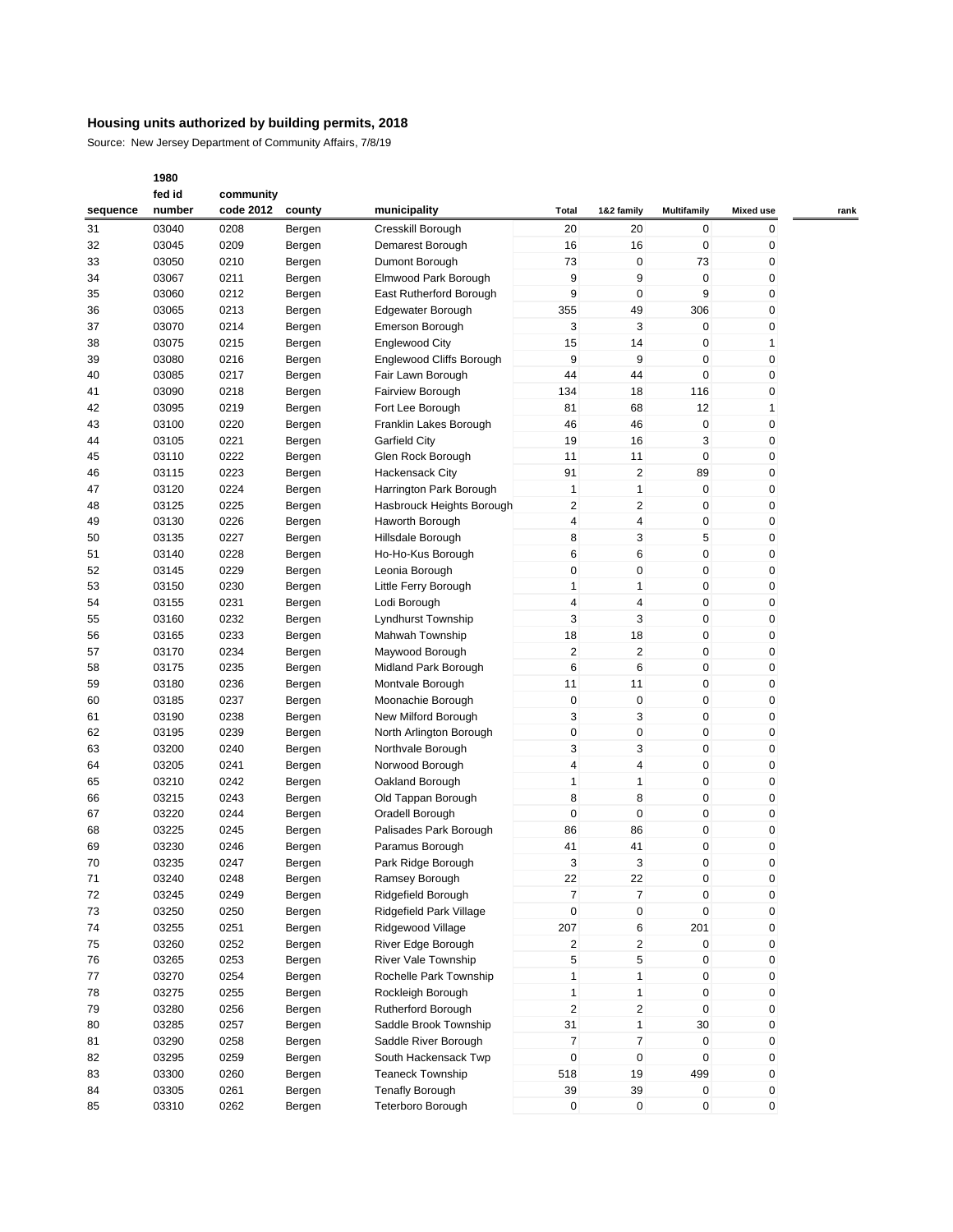Source: New Jersey Department of Community Affairs, 7/8/19

|          | fed id | community |                   |                                |              |                |                    |                  |      |
|----------|--------|-----------|-------------------|--------------------------------|--------------|----------------|--------------------|------------------|------|
| sequence | number | code 2012 | county            | municipality                   | Total        | 1&2 family     | <b>Multifamily</b> | <b>Mixed use</b> | rank |
| 86       | 03315  | 0263      | Bergen            | Upper Saddle River Borough     | 12           | 12             | 0                  | 0                |      |
| 87       | 03320  | 0264      | Bergen            | Waldwick Borough               | 4            | 3              | 0                  | 1                |      |
| 88       | 03325  | 0265      | Bergen            | <b>Wallington Borough</b>      | 4            | $\overline{4}$ | 0                  | 0                |      |
| 89       | 03330  | 0266      | Bergen            | Washington Township            | 6            | 6              | 0                  | 0                |      |
| 90       | 03335  | 0267      | Bergen            | Westwood Borough               | 6            | 6              | 0                  | 0                |      |
| 91       | 03340  | 0268      | Bergen            | Woodcliff Lake Borough         | 12           | 5              | 0                  | 7                |      |
| 92       | 03345  | 0269      | Bergen            | Wood-Ridge Borough             | 76           | 6              | 64                 | 6                |      |
| 93       | 03350  | 0270      | Bergen            | <b>Wyckoff Township</b>        | 7            | $\overline{7}$ | $\mathbf 0$        | 0                |      |
| 94       | 05005  | 0301      | <b>Burlington</b> | <b>Bass River Township</b>     | 1            | 1              | 0                  | 0                |      |
| 95       | 05010  | 0302      | <b>Burlington</b> | <b>Beverly City</b>            | 0            | $\mathbf 0$    | 0                  | 0                |      |
| 96       | 05015  | 0303      | <b>Burlington</b> | Bordentown City                | 1            | $\mathbf{1}$   | 0                  | 0                |      |
| 97       | 05020  | 0304      | <b>Burlington</b> | <b>Bordentown Township</b>     | $\mathbf{1}$ | $\mathbf{1}$   | 0                  | 0                |      |
| 98       | 05025  | 0305      | <b>Burlington</b> | <b>Burlington City</b>         | 0            | 0              | 0                  | 0                |      |
| 99       | 05030  | 0306      | <b>Burlington</b> | <b>Burlington Township</b>     | 34           | 34             | 0                  | 0                |      |
| 100      | 05035  | 0307      | <b>Burlington</b> | Chesterfield Township          | 55           | 35             | 20                 | 0                |      |
| 101      | 05040  | 0308      | <b>Burlington</b> | Cinnaminson Township           | 98           | 10             | 88                 | 0                |      |
| 102      | 05045  | 0309      | <b>Burlington</b> | Delanco Township               | 0            | 0              | 0                  | 0                |      |
| 103      | 05050  | 0310      |                   | Delran Township                | 20           | 20             | 0                  | 0                |      |
|          | 05055  |           | <b>Burlington</b> |                                |              |                |                    |                  |      |
| 104      |        | 0311      | <b>Burlington</b> | Eastampton Township            | 181          | 41             | 140                | 0                |      |
| 105      | 05060  | 0312      | Burlington        | <b>Edgewater Park Township</b> | 10           | 10             | 0                  | 0                |      |
| 106      | 05065  | 0313      | <b>Burlington</b> | Evesham Township               | 238          | 84             | 154                | 0                |      |
| 107      | 05070  | 0314      | <b>Burlington</b> | Fieldsboro Borough             | 6            | 6              | 0                  | 0                |      |
| 108      | 05075  | 0315      | <b>Burlington</b> | <b>Florence Township</b>       | 38           | 38             | 0                  | 0                |      |
| 109      | 05080  | 0316      | <b>Burlington</b> | <b>Hainesport Township</b>     | 1            | $\mathbf{1}$   | 0                  | 0                |      |
| 110      | 05090  | 0317      | <b>Burlington</b> | Lumberton Township             | 14           | 14             | 0                  | 0                |      |
| 111      | 05095  | 0318      | <b>Burlington</b> | Mansfield Township             | 10           | 10             | 0                  | 0                |      |
| 112      | 05100  | 0319      | <b>Burlington</b> | Maple Shade Township           | 4            | $\overline{4}$ | 0                  | 0                |      |
| 113      | 05105  | 0320      | <b>Burlington</b> | <b>Medford Township</b>        | 52           | 52             | 0                  | 0                |      |
| 114      | 05110  | 0321      | <b>Burlington</b> | Medford Lakes Borough          | 3            | 3              | 0                  | 0                |      |
| 115      | 05115  | 0322      | <b>Burlington</b> | Moorestown Township            | 40           | 40             | 0                  | 0                |      |
| 116      | 05120  | 0323      | <b>Burlington</b> | Mount Holly Township           | 0            | $\mathbf 0$    | 0                  | 0                |      |
| 117      | 05125  | 0324      | <b>Burlington</b> | Mount Laurel Township          | 310          | 19             | 291                | 0                |      |
| 118      | 05130  | 0325      | <b>Burlington</b> | New Hanover Township           | 1            | $\mathbf{1}$   | 0                  | 0                |      |
| 119      | 05135  | 0326      | <b>Burlington</b> | North Hanover Township         | 4            | $\overline{4}$ | 0                  | 0                |      |
| 120      | 05140  | 0327      | <b>Burlington</b> | Palmyra Borough                | 0            | $\mathbf 0$    | 0                  | 0                |      |
| 121      | 05145  | 0328      | Burlington        | Pemberton Borough              | 0            | 0              | 0                  | 0                |      |
| 122      | 05150  | 0329      | Burlington        | Pemberton Township             | 3            | 3              | 0                  | 0                |      |
| 123      | 05155  | 0330      | <b>Burlington</b> | <b>Riverside Township</b>      | 1            | $\mathbf{1}$   | 0                  | 0                |      |
| 124      | 05160  | 0331      | <b>Burlington</b> | <b>Riverton Borough</b>        | $\mathbf{1}$ | $\mathbf{1}$   | 0                  | 0                |      |
| 125      | 05165  | 0332      | Burlington        | Shamong Township               | 1            | 1              | 0                  | 0                |      |
| 126      | 05170  | 0333      | Burlington        | Southampton Township           | $\mathbf{1}$ | $\mathbf 0$    | 0                  | $\mathbf{1}$     |      |
| 127      | 05175  | 0334      | <b>Burlington</b> | Springfield Township           | $\mathbf{1}$ | $\mathbf{1}$   | 0                  | 0                |      |
| 128      | 05180  | 0335      | Burlington        | <b>Tabernacle Township</b>     | 6            | 6              | $\pmb{0}$          | 0                |      |
| 129      | 05185  | 0336      | <b>Burlington</b> | Washington Township            | 2            | $\overline{2}$ | 0                  | 0                |      |
| 130      | 05190  | 0337      | Burlington        | <b>Westampton Township</b>     | $\mathbf{1}$ | $\mathbf{1}$   | 0                  | 0                |      |
| 131      | 05192  | 0338      | Burlington        | Willingboro Township           | 68           | 20             | 48                 | 0                |      |
| 132      | 05195  | 0339      | <b>Burlington</b> | Woodland Township              | 0            | $\pmb{0}$      | 0                  | 0                |      |
| 133      | 05200  | 0340      | <b>Burlington</b> | Wrightstown Borough            | 0            | 0              | 0                  | 0                |      |
| 134      | 07005  | 0401      | Camden            | Audubon Borough                | 0            | $\mathbf 0$    | 0                  | 0                |      |
| 135      | 07010  | 0402      | Camden            | Audubon Park Borough           | 0            | $\pmb{0}$      | 0                  | 0                |      |
| 136      | 07015  | 0403      | Camden            | Barrington Borough             | 4            | $\overline{4}$ | 0                  | 0                |      |
| 137      | 07020  | 0404      | Camden            | Bellmawr Borough               | 0            | 0              | 0                  | 0                |      |
| 138      | 07025  | 0405      | Camden            | Berlin Borough                 | 0            | $\mathbf 0$    | 0                  | 0                |      |
| 139      | 07030  | 0406      | Camden            | Berlin Township                | 48           | 48             | 0                  | 0                |      |
| 140      | 07035  | 0407      | Camden            | Brooklawn Borough              | 0            | $\mathbf 0$    | 0                  | 0                |      |
|          |        |           |                   |                                |              |                |                    |                  |      |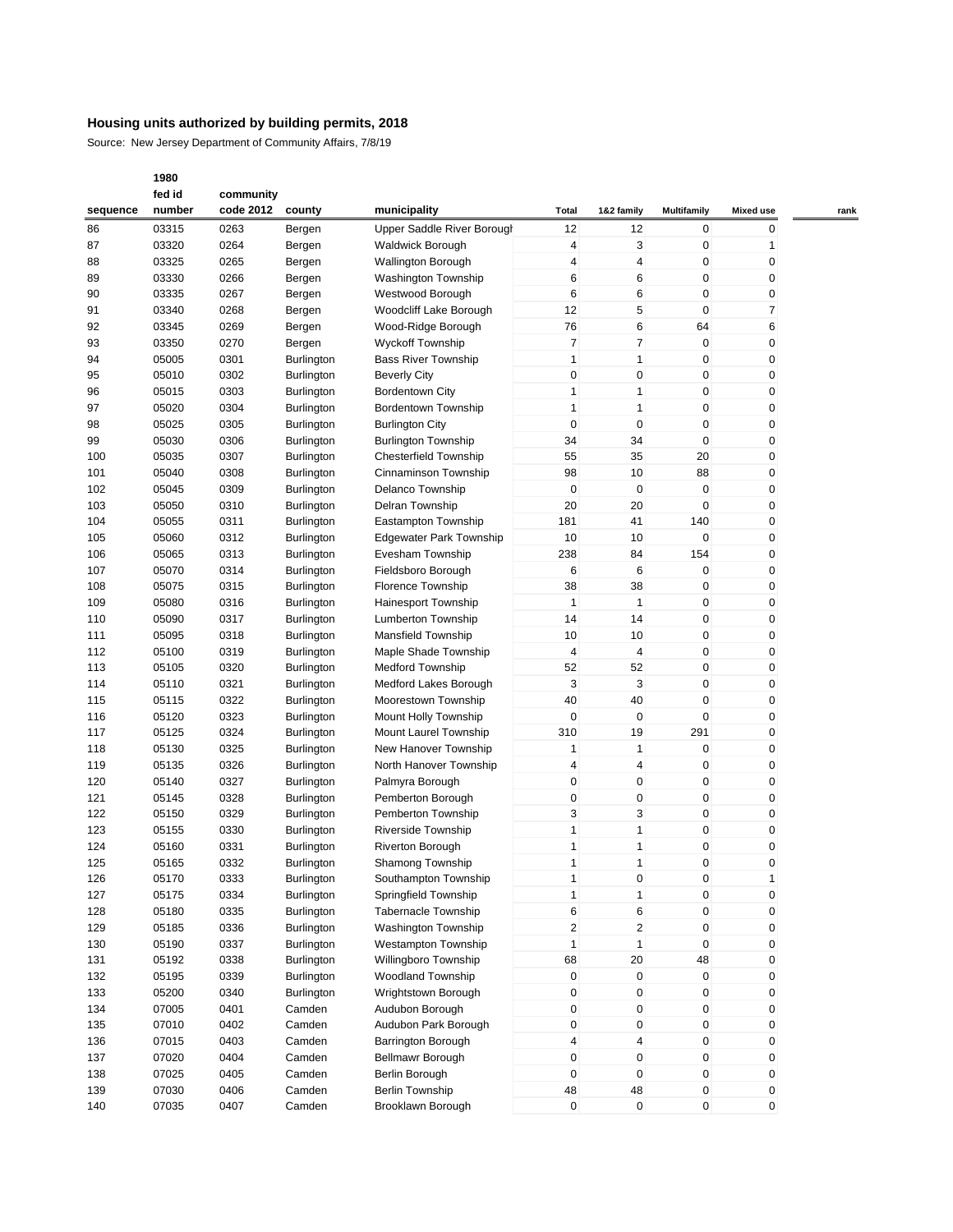Source: New Jersey Department of Community Affairs, 7/8/19

|          | fed id | community |            |                            |              |                |                    |                  |      |
|----------|--------|-----------|------------|----------------------------|--------------|----------------|--------------------|------------------|------|
| sequence | number | code 2012 | county     | municipality               | <b>Total</b> | 1&2 family     | <b>Multifamily</b> | <b>Mixed use</b> | rank |
| 141      | 07040  | 0408      | Camden     | Camden City                | 9            | 0              | 9                  | 0                |      |
| 142      | 07043  | 0409      | Camden     | Cherry Hill Township       | 168          | 10             | 158                | 0                |      |
| 143      | 07045  | 0410      | Camden     | Chesilhurst Borough        | 1            | $\mathbf{1}$   | $\mathbf 0$        | 0                |      |
| 144      | 07050  | 0411      | Camden     | <b>Clementon Borough</b>   | 0            | $\mathbf 0$    | $\mathbf 0$        | 0                |      |
| 145      | 07055  | 0412      | Camden     | Collingswood Borough       | 1            | $\mathbf{1}$   | $\mathbf 0$        | 0                |      |
| 146      | 07065  | 0413      | Camden     | Gibbsboro Borough          | 90           | $\mathbf 0$    | 90                 | 0                |      |
|          | 07077  | 0414      |            |                            | $\mathbf 0$  | $\mathbf 0$    | $\mathbf 0$        | 0                |      |
| 147      |        |           | Camden     | <b>Gloucester City</b>     |              |                |                    |                  |      |
| 148      | 07075  | 0415      | Camden     | Gloucester Township        | 16           | 16             | $\mathbf 0$        | 0                |      |
| 149      | 07080  | 0416      | Camden     | <b>Haddon Township</b>     | 5            | 5              | $\mathbf 0$        | 0                |      |
| 150      | 07085  | 0417      | Camden     | Haddonfield Borough        | 17           | 17             | $\mathbf 0$        | 0                |      |
| 151      | 07090  | 0418      | Camden     | Haddon Heights Borough     | 2            | $\overline{2}$ | $\mathbf 0$        | 0                |      |
| 152      | 07095  | 0419      | Camden     | Hi-nella Borough           | 0            | $\mathbf 0$    | $\mathbf 0$        | 0                |      |
| 153      | 07100  | 0420      | Camden     | Laurel Springs Borough     | 0            | 0              | $\mathbf 0$        | 0                |      |
| 154      | 07105  | 0421      | Camden     | Lawnside Borough           | 0            | $\mathbf 0$    | $\mathbf 0$        | 0                |      |
| 155      | 07110  | 0422      | Camden     | Lindenwold Borough         | 0            | $\mathbf 0$    | $\mathbf 0$        | 0                |      |
| 156      | 07115  | 0423      | Camden     | Magnolia Borough           | 0            | $\mathbf 0$    | $\pmb{0}$          | 0                |      |
| 157      | 07120  | 0424      | Camden     | Merchantville Borough      | 1            | $\mathbf{1}$   | $\mathbf 0$        | 0                |      |
| 158      | 07125  | 0425      | Camden     | Mount Ephraim Borough      | 0            | $\mathbf 0$    | $\mathbf 0$        | 0                |      |
| 159      | 07130  | 0426      | Camden     | Oaklyn Borough             | 0            | $\mathbf 0$    | $\mathbf 0$        | 0                |      |
| 160      | 07135  | 0427      | Camden     | Pennsauken Township        | 71           | 5              | 66                 | 0                |      |
| 161      | 07140  | 0428      | Camden     | Pine Hill Borough          | 1            | $\mathbf{1}$   | $\mathbf 0$        | 0                |      |
| 162      | 07145  | 0429      | Camden     | Pine Valley Borough        | 0            | $\mathbf 0$    | $\mathbf 0$        | 0                |      |
| 163      | 07150  | 0430      | Camden     | Runnemede Borough          | 1            | $\mathbf{1}$   | $\mathbf 0$        | 0                |      |
| 164      | 07155  | 0431      | Camden     | Somerdale Borough          | 2            | $\sqrt{2}$     | $\pmb{0}$          | 0                |      |
| 165      | 07160  | 0432      | Camden     | Stratford Borough          | 0            | $\mathbf 0$    | $\mathbf 0$        | 0                |      |
| 166      | 07165  | 0433      | Camden     | Tavistock Borough          | 0            | $\mathbf 0$    | $\mathbf 0$        | 0                |      |
|          | 07170  | 0434      | Camden     |                            | 7            | $\overline{7}$ | $\mathbf 0$        | 0                |      |
| 167      |        |           |            | Voorhees Township          |              |                |                    |                  |      |
| 168      | 07175  | 0435      | Camden     | <b>Waterford Township</b>  | 0            | $\mathbf 0$    | $\pmb{0}$          | 0                |      |
| 169      | 07180  | 0436      | Camden     | <b>Winslow Township</b>    | 0            | $\mathbf 0$    | $\mathbf 0$        | 0                |      |
| 170      | 07185  | 0437      | Camden     | Woodlynne Borough          | 0            | $\mathbf 0$    | $\mathbf 0$        | 0                |      |
| 171      | 09005  | 0501      | Cape May   | Avalon Borough             | 97           | 97             | $\mathbf 0$        | 0                |      |
| 172      | 09010  | 0502      | Cape May   | Cape May City              | 6            | 6              | $\mathbf 0$        | 0                |      |
| 173      | 09015  | 0503      | Cape May   | Cape May Point Borough     | 7            | $\overline{7}$ | $\mathbf 0$        | 0                |      |
| 174      | 09020  | 0504      | Cape May   | Dennis Township            | 5            | 5              | $\mathbf 0$        | 0                |      |
| 175      | 09025  | 0505      | Cape May   | Lower Township             | 26           | 26             | $\mathbf 0$        | 0                |      |
| 176      | 09030  | 0506      | Cape May   | Middle Township            | 55           | 43             | 8                  | 4                |      |
| 177      | 09035  | 0507      | Cape May   | North Wildwood City        | 48           | 30             | 18                 | 0                |      |
| 178      | 09040  | 0508      | Cape May   | Ocean City                 | 203          | 203            | $\mathbf 0$        | 0                |      |
| 179      | 09045  | 0509      | Cape May   | Sea Isle City              | 81           | 69             | 12                 | 0                |      |
| 180      | 09050  | 0510      | Cape May   | Stone Harbor Borough       | 62           | 39             | 22                 | 1                |      |
| 181      | 09055  | 0511      | Cape May   | <b>Upper Township</b>      | 66           | 66             | $\mathbf 0$        | 0                |      |
| 182      | 09060  | 0512      | Cape May   | West Cape May Borough      | 15           | 15             | $\pmb{0}$          | 0                |      |
| 183      | 09065  | 0513      | Cape May   | West Wildwood Borough      | 7            | $\overline{7}$ | $\pmb{0}$          | 0                |      |
| 184      | 09070  | 0514      | Cape May   | <b>Wildwood City</b>       | 7            | $\overline{7}$ | $\pmb{0}$          | 0                |      |
| 185      | 09075  | 0515      | Cape May   | Wildwood Crest Borough     | 0            | $\pmb{0}$      | $\pmb{0}$          | 0                |      |
|          |        |           |            | Woodbine Borough           |              |                |                    |                  |      |
| 186      | 09080  | 0516      | Cape May   |                            | 1            | $\mathbf{1}$   | $\pmb{0}$          | 0                |      |
| 187      | 11005  | 0601      | Cumberland | <b>Bridgeton City</b>      | 0            | 0              | 0                  | 0                |      |
| 188      | 11010  | 0602      | Cumberland | <b>Commercial Township</b> | 4            | 3              | $\pmb{0}$          | 1                |      |
| 189      | 11015  | 0603      | Cumberland | Deerfield Township         | 3            | 3              | $\pmb{0}$          | 0                |      |
| 190      | 11020  | 0604      | Cumberland | Downe Township             | 0            | $\pmb{0}$      | $\pmb{0}$          | 0                |      |
| 191      | 11025  | 0605      | Cumberland | Fairfield Township         | 4            | 4              | 0                  | 0                |      |
| 192      | 11030  | 0606      | Cumberland | Greenwich Township         | 0            | $\pmb{0}$      | $\mathbf 0$        | 0                |      |
| 193      | 11035  | 0607      | Cumberland | <b>Hopewell Township</b>   | 0            | $\pmb{0}$      | $\pmb{0}$          | 0                |      |
| 194      | 11040  | 0608      | Cumberland | Lawrence Township          | 1            | $\mathbf{1}$   | $\pmb{0}$          | 0                |      |
| 195      | 11045  | 0609      | Cumberland | Maurice River Township     | 11           | 9              | 0                  | $\overline{c}$   |      |
|          |        |           |            |                            |              |                |                    |                  |      |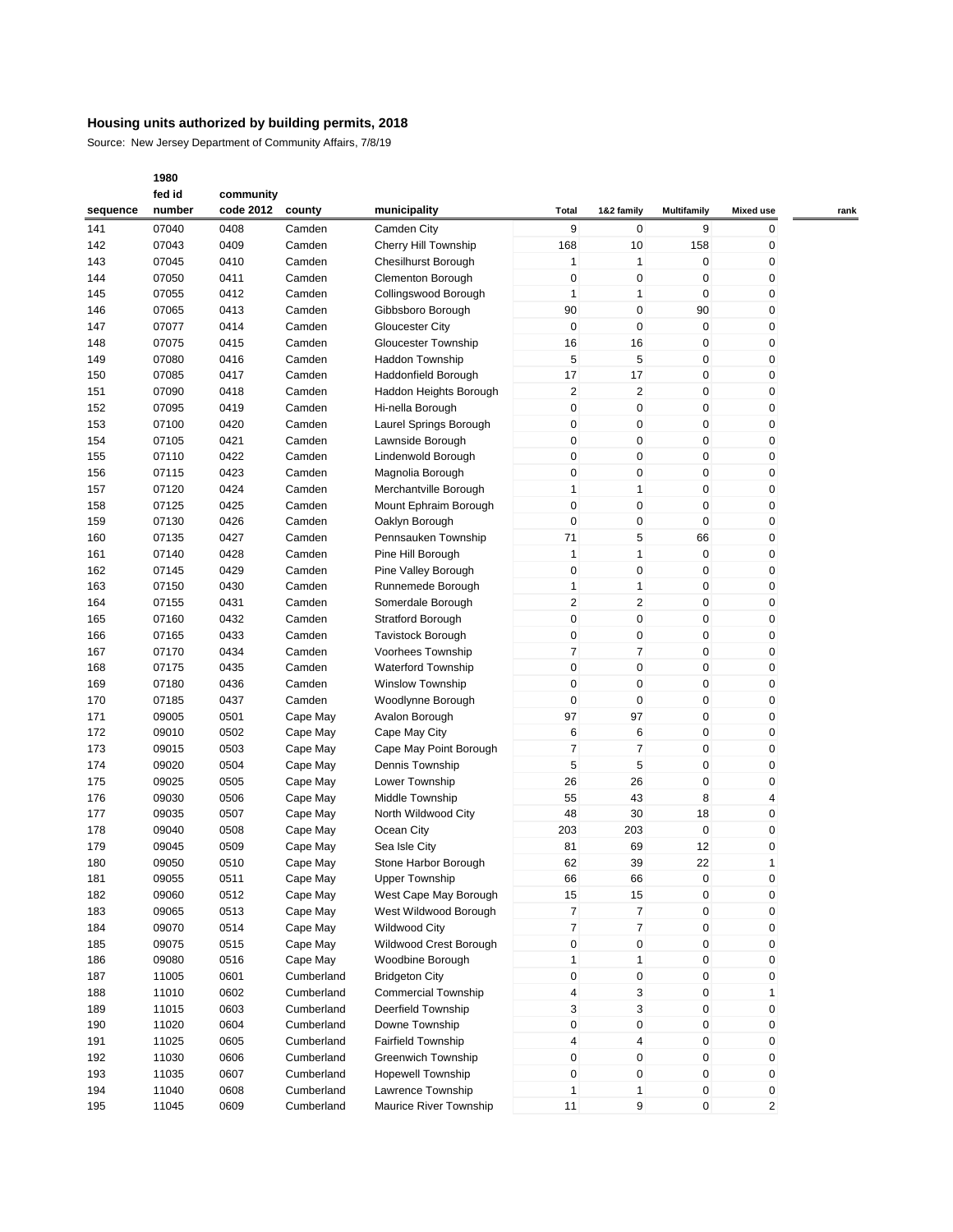Source: New Jersey Department of Community Affairs, 7/8/19

|          | fed id | community |            |                                 |                         |                         |                |                  |      |
|----------|--------|-----------|------------|---------------------------------|-------------------------|-------------------------|----------------|------------------|------|
| sequence | number | code 2012 | county     | municipality                    | Total                   | 1&2 family              | Multifamily    | <b>Mixed use</b> | rank |
| 196      | 11050  | 0610      | Cumberland | <b>Millville City</b>           | 13                      | 13                      | 0              | 0                |      |
| 197      | 11055  | 0611      | Cumberland | Shiloh Borough                  | 0                       | $\mathbf 0$             | 0              | 0                |      |
| 198      | 11060  | 0612      | Cumberland | <b>Stow Creek Township</b>      | 3                       | 3                       | $\mathbf 0$    | 0                |      |
| 199      | 11065  | 0613      | Cumberland | <b>Upper Deerfield Township</b> | $\overline{4}$          | $\overline{4}$          | $\mathbf 0$    | 0                |      |
| 200      | 11070  | 0614      | Cumberland | <b>Vineland City</b>            | 27                      | 23                      | $\overline{4}$ | 0                |      |
| 201      | 13005  | 0701      | Essex      | <b>Belleville Township</b>      | 38                      | 15                      | 20             | 3                |      |
| 202      | 13010  | 0702      | Essex      | <b>Bloomfield Township</b>      | 5                       | 5                       | $\mathbf{0}$   | 0                |      |
| 203      | 13015  | 0703      | Essex      | Caldwell Borough                | 3                       | 3                       | 0              | 0                |      |
| 204      | 13025  | 0704      | Essex      | Cedar Grove Township            | 74                      | 74                      | 0              | 0                |      |
| 205      |        |           |            |                                 | 241                     | $\mathbf 0$             | 241            | 0                |      |
|          | 13030  | 0705      | Essex      | East Orange City                |                         |                         |                |                  |      |
| 206      | 13035  | 0706      | Essex      | Essex Fells Borough             | 1                       | $\mathbf{1}$            | 0              | 0                |      |
| 207      | 13037  | 0707      | Essex      | <b>Fairfield Township</b>       | 0                       | 0                       | 0              | 0                |      |
| 208      | 13040  | 0708      | Essex      | Glen Ridge Borough              | $\overline{\mathbf{c}}$ | $\overline{\mathbf{c}}$ | 0              | 0                |      |
| 209      | 13045  | 0709      | Essex      | Irvington Township              | $\overline{2}$          | $\overline{2}$          | 0              | 0                |      |
| 210      | 13050  | 0710      | Essex      | Livingston Township             | 59                      | 47                      | 12             | 0                |      |
| 211      | 13055  | 0711      | Essex      | Maplewood Township              | 20                      | 20                      | $\mathbf{0}$   | 0                |      |
| 212      | 13060  | 0712      | Essex      | Millburn Township               | 29                      | 29                      | 0              | 0                |      |
| 213      | 13065  | 0713      | Essex      | Montclair Township              | 101                     | 9                       | 92             | $\mathbf 0$      |      |
| 214      | 13070  | 0714      | Essex      | <b>Newark City</b>              | 328                     | 27                      | 217            | 84               |      |
| 215      | 13075  | 0715      | Essex      | North Caldwell Borough          | 19                      | 19                      | $\mathbf 0$    | 0                |      |
| 216      | 13080  | 0716      | Essex      | <b>Nutley Township</b>          | 33                      | 3                       | 30             | 0                |      |
| 217      | 13085  | 0717      | Essex      | City of Orange Township         | 4                       | $\overline{4}$          | 0              | 0                |      |
| 218      | 13090  | 0718      | Essex      | Roseland Borough                | $\mathbf{1}$            | $\mathbf{1}$            | 0              | 0                |      |
| 219      | 13095  | 0719      | Essex      | South Orange Village            | $\overline{2}$          | $\overline{\mathbf{c}}$ | 0              | 0                |      |
| 220      | 13100  | 0720      | Essex      | Verona Township                 | $\mathbf{1}$            | $\mathbf{1}$            | 0              | 0                |      |
| 221      | 13105  | 0721      | Essex      | West Caldwell Township          | $\mathbf{1}$            | $\mathbf{1}$            | $\mathbf 0$    | 0                |      |
| 222      | 13110  | 0722      | Essex      | West Orange Township            | 108                     | 8                       | 100            | 0                |      |
| 223      | 15005  | 0801      | Gloucester | Clayton Borough                 | 0                       | $\mathbf 0$             | $\mathbf{0}$   | 0                |      |
| 224      | 15010  | 0802      | Gloucester | Deptford Township               | 55                      | 55                      | 0              | 0                |      |
| 225      | 15015  | 0803      | Gloucester | East Greenwich Township         | 101                     | 95                      | 0              | 6                |      |
| 226      | 15020  | 0804      | Gloucester | <b>Elk Township</b>             | 6                       | 6                       | 0              | 0                |      |
| 227      | 15025  | 0805      | Gloucester | Franklin Township               | 11                      | 11                      | $\mathbf 0$    | 0                |      |
| 228      | 15030  | 0806      | Gloucester | Glassboro Borough               | $\overline{7}$          | 6                       | $\mathbf{1}$   | 0                |      |
| 229      | 15035  | 0807      | Gloucester | Greenwich Township              | 3                       | 3                       | $\mathbf 0$    | 0                |      |
| 230      | 15040  | 0808      | Gloucester | Harrison Township               | 23                      | 23                      | 0              | 0                |      |
|          |        |           |            |                                 |                         |                         |                |                  |      |
| 231      | 15045  | 0809      | Gloucester | Logan Township                  | 0                       | $\mathbf 0$             | 0              | 0                |      |
| 232      | 15050  | 0810      | Gloucester | Mantua Township                 | 0                       | $\mathbf 0$             | 0              | 0                |      |
| 233      | 15055  | 0811      | Gloucester | Monroe Township                 | 81                      | 81                      | 0              | 0                |      |
| 234      | 15060  | 0812      | Gloucester | National Park Borough           | 0                       | 0                       | 0              | 0                |      |
| 235      | 15065  | 0813      | Gloucester | Newfield Borough                | 0                       | $\mathbf 0$             | 0              | 0                |      |
| 236      | 15070  | 0814      | Gloucester | Paulsboro Borough               | 2                       | $\mathbf 0$             | 0              | $\overline{2}$   |      |
| 237      | 15075  | 0815      | Gloucester | Pitman Borough                  | 5                       | 5                       | 0              | 0                |      |
| 238      | 15080  | 0816      | Gloucester | South Harrison Township         | $\pmb{0}$               | $\pmb{0}$               | 0              | 0                |      |
| 239      | 15085  | 0817      | Gloucester | Swedesboro Borough              | 0                       | $\pmb{0}$               | 0              | 0                |      |
| 240      | 15090  | 0818      | Gloucester | <b>Washington Township</b>      | 47                      | 47                      | 0              | 0                |      |
| 241      | 15095  | 0819      | Gloucester | Wenonah Borough                 | 0                       | $\pmb{0}$               | 0              | 0                |      |
| 242      | 15100  | 0820      | Gloucester | West Deptford Township          | 19                      | 19                      | 0              | 0                |      |
| 243      | 15105  | 0821      | Gloucester | Westville Borough               | 0                       | $\pmb{0}$               | 0              | 0                |      |
| 244      | 15110  | 0822      | Gloucester | <b>Woodbury City</b>            | $\overline{2}$          | $\overline{c}$          | 0              | 0                |      |
| 245      | 15115  | 0823      | Gloucester | Woodbury Heights Borough        | $\mathbf{1}$            | $\mathbf{1}$            | 0              | 0                |      |
| 246      | 15120  | 0824      | Gloucester | <b>Woolwich Township</b>        | 76                      | 76                      | 0              | 0                |      |
| 247      | 17005  | 0901      | Hudson     | <b>Bayonne City</b>             | 805                     | 43                      | 762            | 0                |      |
| 248      | 17010  | 0902      | Hudson     | East Newark Borough             | 6                       | 6                       | $\mathsf 0$    | 0                |      |
| 249      | 17015  | 0903      | Hudson     | Guttenberg Town                 | 11                      | $\mathbf{1}$            | 10             | 0                |      |
| 250      | 17020  | 0904      | Hudson     | Harrison Town                   | 45                      | 45                      | $\mathbf 0$    | 0                |      |
|          |        |           |            |                                 |                         |                         |                |                  |      |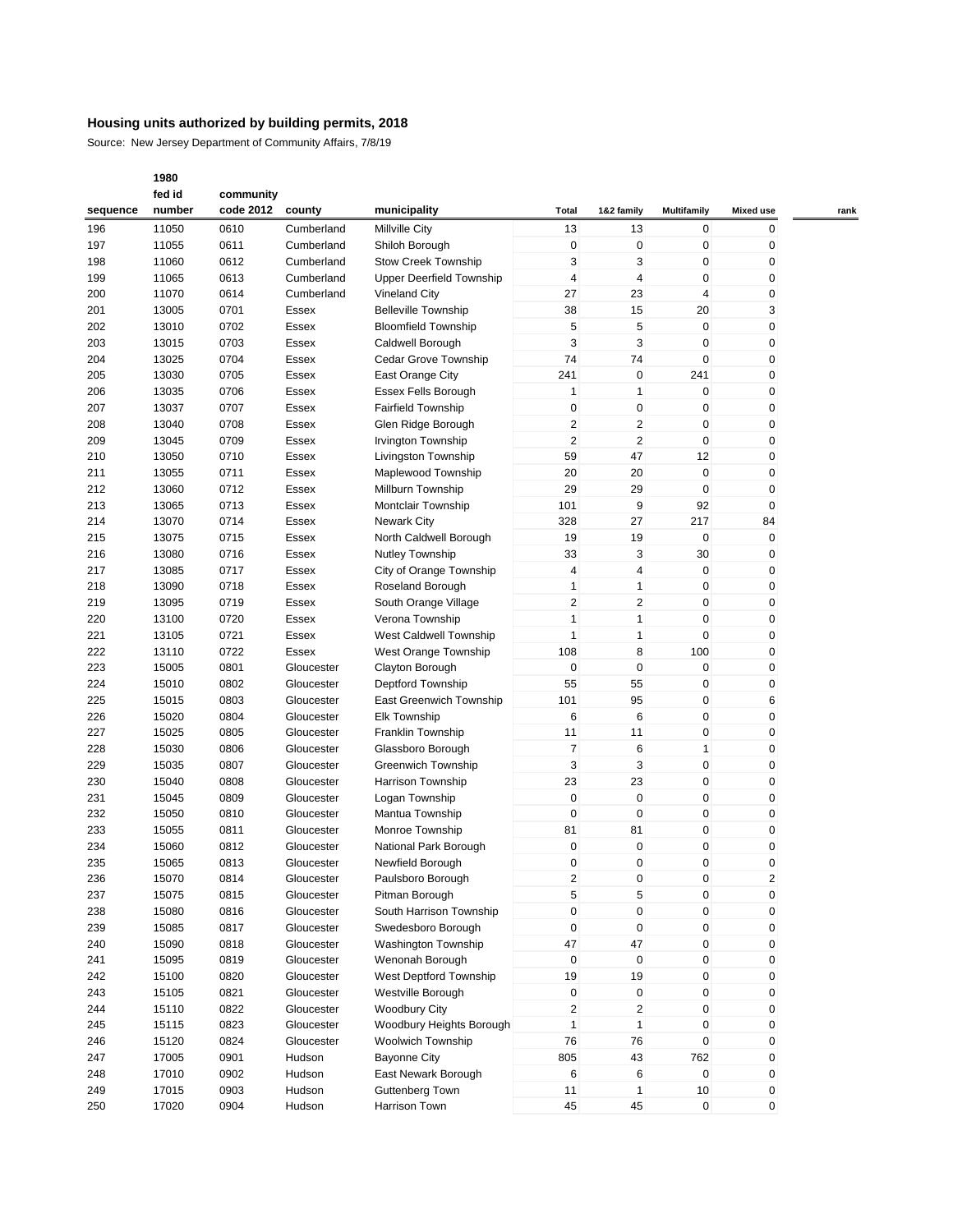Source: New Jersey Department of Community Affairs, 7/8/19

|          | fed id | community |           |                              |                     |                  |                    |                  |      |
|----------|--------|-----------|-----------|------------------------------|---------------------|------------------|--------------------|------------------|------|
| sequence | number | code 2012 | county    | municipality                 | Total               | 1&2 family       | <b>Multifamily</b> | <b>Mixed use</b> | rank |
| 251      | 17025  | 0905      | Hudson    | Hoboken City                 | 161                 | 7                | 154                | 0                |      |
| 252      | 17030  | 0906      | Hudson    | Jersey City                  | 3,850               | 376              | 3,474              | 0                |      |
| 253      | 17035  | 0907      | Hudson    | <b>Kearny Town</b>           | 12                  | 12               | $\mathbf 0$        | 0                |      |
| 254      | 17040  | 0908      | Hudson    | North Bergen Township        | 241                 | 17               | 224                | 0                |      |
|          |        |           |           |                              |                     |                  |                    |                  |      |
| 255      | 17045  | 0909      | Hudson    | Secaucus Town                | 6                   | 6                | 0                  | 0                |      |
| 256      | 17050  | 0910      | Hudson    | <b>Union City</b>            | 99                  | 3                | 96                 | 0                |      |
| 257      | 17055  | 0911      | Hudson    | Weehawken Township           | 946                 | 0                | 946                | 0                |      |
| 258      | 17060  | 0912      | Hudson    | West New York Town           | 23                  | 2                | 21                 | 0                |      |
| 259      | 19005  | 1001      | Hunterdon | Alexandria Township          | $\mathbf 0$         | 0                | $\mathbf 0$        | 0                |      |
| 260      | 19010  | 1002      | Hunterdon | Bethlehem Township           | $\mathbf 0$         | 0                | $\mathbf 0$        | 0                |      |
| 261      | 19015  | 1003      | Hunterdon | <b>Bloomsbury Borough</b>    | 0                   | 0                | $\mathbf 0$        | 0                |      |
| 262      | 19020  | 1004      | Hunterdon | Califon Borough              | $\mathbf 0$         | 0                | $\mathbf 0$        | 0                |      |
| 263      | 19025  | 1005      | Hunterdon | <b>Clinton Town</b>          | 0                   | 0                | $\mathbf 0$        | 0                |      |
| 264      | 19030  | 1006      | Hunterdon | <b>Clinton Township</b>      | $\mathbf{1}$        | 1                | $\mathbf 0$        | 0                |      |
| 265      | 19035  | 1007      | Hunterdon | Delaware Township            | 4                   | 4                | $\mathbf 0$        | 0                |      |
| 266      | 19040  | 1008      | Hunterdon | East Amwell Township         | 3                   | 3                | $\mathbf 0$        | 0                |      |
| 267      | 19045  | 1009      | Hunterdon | Flemington Borough           | 0                   | 0                | $\mathbf 0$        | 0                |      |
| 268      | 19050  | 1010      | Hunterdon | Franklin Township            | 3                   | 3                | $\mathbf 0$        | 0                |      |
|          |        |           |           |                              |                     |                  |                    |                  |      |
| 269      | 19055  | 1011      | Hunterdon | Frenchtown Borough           | 0                   | 0                | $\mathbf 0$        | 0                |      |
| 270      | 19060  | 1012      | Hunterdon | Glen Gardner Borough         | 0                   | 0                | $\mathbf 0$        | 0                |      |
| 271      | 19065  | 1013      | Hunterdon | Hampton Borough              | 3                   | 3                | $\mathbf 0$        | 0                |      |
| 272      | 19070  | 1014      | Hunterdon | High Bridge Borough          | $\mathbf 0$         | 0                | $\mathbf 0$        | 0                |      |
| 273      | 19075  | 1015      | Hunterdon | <b>Holland Township</b>      | $\overline{2}$      | 2                | $\mathbf 0$        | 0                |      |
| 274      | 19080  | 1016      | Hunterdon | Kingwood Township            | 10                  | 10               | 0                  | 0                |      |
| 275      | 19085  | 1017      | Hunterdon | Lambertville City            | 6                   | 6                | $\mathbf 0$        | 0                |      |
| 276      | 19090  | 1018      | Hunterdon | Lebanon Borough              | $\mathbf 0$         | 0                | $\mathbf 0$        | 0                |      |
| 277      | 19095  | 1019      | Hunterdon | Lebanon Township             | 1                   | 1                | $\mathbf 0$        | 0                |      |
| 278      | 19100  | 1020      | Hunterdon | Milford Borough              | 0                   | 0                | $\mathbf 0$        | 0                |      |
| 279      | 19105  | 1021      | Hunterdon | Raritan Township             | 241                 | 90               | 151                | 0                |      |
| 280      | 19110  | 1022      | Hunterdon | Readington Township          | 38                  | 38               | $\mathbf 0$        | 0                |      |
| 281      | 19115  | 1023      | Hunterdon | Stockton Borough             | 1                   | 1                | $\mathbf 0$        | 0                |      |
| 282      | 19120  | 1024      | Hunterdon | <b>Tewksbury Township</b>    | 1                   | 1                | $\pmb{0}$          | 0                |      |
| 283      | 19125  | 1025      | Hunterdon | Union Township               | $\mathbf{1}$        | 1                | $\mathbf 0$        | 0                |      |
| 284      | 19130  | 1026      | Hunterdon | <b>West Amwell Township</b>  | 1                   | 1                | $\mathbf 0$        | 0                |      |
| 285      | 21005  | 1101      |           |                              | $\overline{2}$      | 2                | $\mathbf 0$        | 0                |      |
|          |        |           | Mercer    | East Windsor Township        |                     |                  |                    |                  |      |
| 286      | 21010  | 1102      | Mercer    | <b>Ewing Township</b>        | 141                 | 8                | 133                | 0                |      |
| 287      | 21015  | 1103      | Mercer    | <b>Hamilton Township</b>     | 21                  | 20               | $\mathbf{1}$       | 0                |      |
| 288      | 21020  | 1104      | Mercer    | Hightstown Borough           | 5                   | 5                | $\mathbf 0$        | 0                |      |
| 289      | 21025  | 1105      | Mercer    | Hopewell Borough             | 1                   | 1                | $\mathbf 0$        | 0                |      |
| 290      | 21030  | 1106      | Mercer    | <b>Hopewell Township</b>     | 13                  | 9                | 4                  | 0                |      |
| 291      | 21035  | 1107      | Mercer    | Lawrence Township            | 44                  | 36               | 8                  | 0                |      |
| 292      | 21040  | 1108      | Mercer    | Pennington Borough           | 30                  | 30               | $\mathbf 0$        | 0                |      |
| 293      | 21045  | 1109      | Mercer    | Princeton Borough            | See Princeton (114) |                  |                    |                  |      |
| 294      | 21050  | 1110      | Mercer    | Princeton (1114)             | 28                  | 22               | 6                  | 0                |      |
| 295      | 21055  | 1111      | Mercer    | <b>Trenton City</b>          | $\mathbf{1}$        | $\mathbf{1}$     | $\mathbf 0$        | 0                |      |
| 296      | 21060  | 1112      | Mercer    | Robbinsville Township        | 58                  | 58               | $\pmb{0}$          | 0                |      |
| 297      | 21065  | 1113      | Mercer    | West Windsor Township        | 95                  | 23               | 72                 | 0                |      |
| 298      | 23005  | 1201      | Middlesex | Carteret Borough             | $\mathbf 0$         | $\boldsymbol{0}$ | $\mathbf 0$        | 0                |      |
| 299      | 23010  | 1202      | Middlesex | Cranbury Township            | 112                 | 22               | 90                 | 0                |      |
|          |        |           |           |                              |                     |                  |                    |                  |      |
| 300      | 23015  | 1203      | Middlesex | Dunellen Borough             | 5                   | $\mathbf{1}$     | $\pmb{0}$          | 4                |      |
| 301      | 23020  | 1204      | Middlesex | East Brunswick Township      | 36                  | 36               | 0                  | 0                |      |
| 302      | 23025  | 1205      | Middlesex | Edison Township              | 286                 | 66               | 220                | 0                |      |
| 303      | 23030  | 1206      | Middlesex | Helmetta Borough             | 0                   | 0                | $\mathbf 0$        | 0                |      |
| 304      | 23035  | 1207      | Middlesex | <b>Highland Park Borough</b> | 5                   | 5                | $\mathbf 0$        | 0                |      |
| 305      | 23040  | 1208      | Middlesex | Jamesburg Borough            | $\overline{2}$      | 2                | $\mathbf 0$        | 0                |      |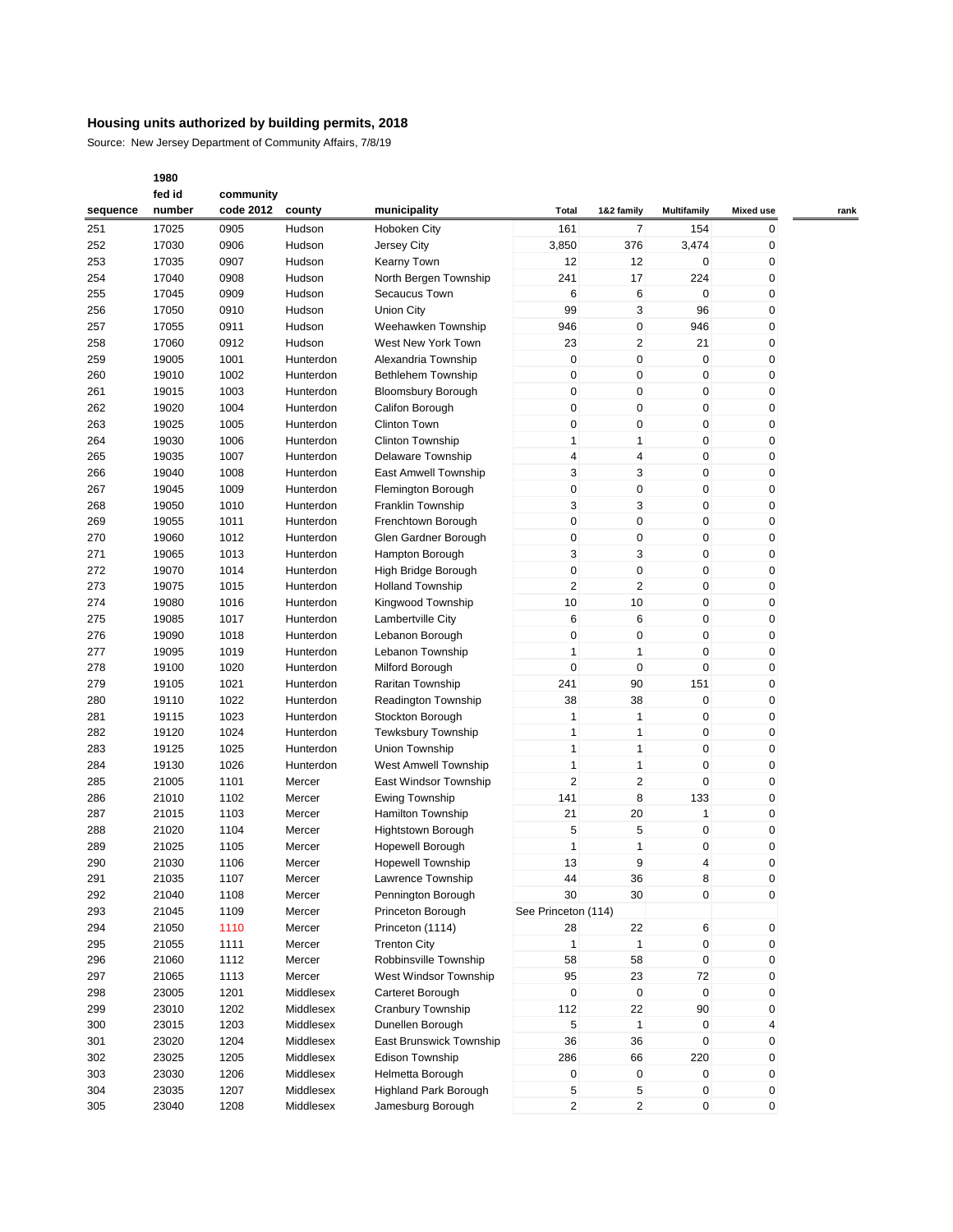Source: New Jersey Department of Community Affairs, 7/8/19

|          | fed id | community |           |                              |                |                |                    |                |      |
|----------|--------|-----------|-----------|------------------------------|----------------|----------------|--------------------|----------------|------|
| sequence | number | code 2012 | county    | municipality                 | Total          | 1&2 family     | <b>Multifamily</b> | Mixed use      | rank |
| 306      | 23077  | 1209      | Middlesex | Old Bridge Township          | 68             | 33             | 35                 | 0              |      |
| 307      | 23050  | 1210      | Middlesex | Metuchen Borough             | 32             | 29             | 0                  | 3              |      |
| 308      | 23055  | 1211      | Middlesex | Middlesex Borough            | $\overline{7}$ | 5              | $\overline{2}$     | 0              |      |
| 309      | 23060  | 1212      | Middlesex | Milltown Borough             | $\overline{c}$ | $\overline{2}$ | $\mathbf 0$        | 0              |      |
| 310      | 23065  | 1213      | Middlesex | Monroe Township              | 404            | 278            | 126                | 0              |      |
| 311      | 23070  | 1214      | Middlesex | New Brunswick City           | 394            | 3              | 391                | 0              |      |
| 312      | 23075  | 1215      | Middlesex | North Brunswick Township     | 27             | 27             | $\mathbf 0$        | 0              |      |
| 313      | 23080  | 1216      | Middlesex | Perth Amboy City             | 24             | 24             | $\mathbf 0$        | 0              |      |
| 314      | 23085  | 1217      | Middlesex |                              | 12             | 12             | 0                  | 0              |      |
|          |        |           | Middlesex | Piscataway Township          | 335            | 5              | 330                | 0              |      |
| 315      | 23090  | 1218      |           | Plainsboro Township          |                |                |                    |                |      |
| 316      | 23095  | 1219      | Middlesex | Sayreville Borough           | 45             | 15             | 30                 | 0              |      |
| 317      | 23100  | 1220      | Middlesex | South Amboy City             | 24             | 24             | $\mathbf 0$        | 0              |      |
| 318      | 23105  | 1221      | Middlesex | South Brunswick Township     | 94             | 94             | 0                  | 0              |      |
| 319      | 23110  | 1222      | Middlesex | South Plainfield Borough     | 63             | 27             | 32                 | 4              |      |
| 320      | 23115  | 1223      | Middlesex | South River Borough          | 3              | 3              | $\mathbf 0$        | 0              |      |
| 321      | 23120  | 1224      | Middlesex | Spotswood Borough            | 3              | 3              | $\mathbf 0$        | 0              |      |
| 322      | 23125  | 1225      | Middlesex | Woodbridge Township          | 322            | 71             | 251                | 0              |      |
| 323      | 25005  | 1301      | Monmouth  | Allenhurst Borough           | 0              | 0              | $\mathbf 0$        | 0              |      |
| 324      | 25010  | 1302      | Monmouth  | Allentown Borough            | $\pmb{0}$      | 0              | $\mathbf 0$        | 0              |      |
| 325      | 25015  | 1303      | Monmouth  | <b>Asbury Park City</b>      | 7              | 3              | $\overline{4}$     | 0              |      |
| 326      | 25025  | 1304      | Monmouth  | Atlantic Highlands Borough   | 34             | 6              | 28                 | 0              |      |
| 327      | 25030  | 1305      | Monmouth  | Avon-by-the-Sea Borough      | 6              | 4              | $\mathbf 0$        | $\overline{c}$ |      |
| 328      | 25035  | 1306      | Monmouth  | Belmar Borough               | 66             | 66             | $\mathbf 0$        | 0              |      |
| 329      | 25040  | 1307      | Monmouth  | <b>Bradley Beach Borough</b> | 9              | 9              | $\mathbf 0$        | 0              |      |
| 330      | 25045  | 1308      | Monmouth  | <b>Brielle Borough</b>       | 15             | 13             | 0                  | 2              |      |
| 331      | 25047  | 1309      | Monmouth  | <b>Colts Neck Township</b>   | 7              | 7              | $\mathbf 0$        | 0              |      |
| 332      | 25050  | 1310      | Monmouth  | Deal Borough                 | 6              | 6              | $\mathbf 0$        | 0              |      |
| 333      | 25055  | 1311      | Monmouth  | Eatontown Borough            | 7              | 7              | $\mathbf 0$        | 0              |      |
| 334      | 25060  | 1312      | Monmouth  | Englishtown Borough          | 3              | 3              | $\mathbf 0$        | 0              |      |
| 335      | 25065  | 1313      | Monmouth  | Fair Haven Borough           | 35             | 35             | $\mathbf 0$        | 0              |      |
| 336      | 25070  | 1314      | Monmouth  | Farmingdale Borough          | $\mathbf{1}$   | 1              | $\mathbf 0$        | 0              |      |
| 337      | 25075  | 1315      | Monmouth  | Freehold Borough             | $\mathbf{1}$   | 1              | $\mathbf 0$        | 0              |      |
| 338      | 25080  | 1316      | Monmouth  | <b>Freehold Township</b>     | 96             | 21             | 75                 | 0              |      |
| 339      | 25085  | 1317      | Monmouth  | Highlands Borough            | 11             | 11             | $\mathbf 0$        | 0              |      |
| 340      | 25090  | 1318      | Monmouth  | <b>Holmdel Township</b>      | 26             | 26             | $\mathbf 0$        | 0              |      |
| 341      | 25095  | 1319      | Monmouth  | <b>Howell Township</b>       | 81             | 81             | 0                  | 0              |      |
|          |        |           |           |                              | 0              | $\mathbf 0$    | $\mathbf 0$        |                |      |
| 342      | 25100  | 1320      | Monmouth  | Interlaken Borough           |                |                |                    | 0              |      |
| 343      | 25105  | 1321      | Monmouth  | Keansburg Borough            | $\mathbf 0$    | 0              | $\mathbf 0$        | 0              |      |
| 344      | 25110  | 1322      | Monmouth  | Keyport Borough              | 28             | 4              | 24                 | 0              |      |
| 345      | 25115  | 1323      | Monmouth  | Little Silver Borough        | 7              | 7              | 0                  | 0              |      |
| 346      | 25120  | 1324      | Monmouth  | Loch Arbour Village          | 0              | 0              | 0                  | 0              |      |
| 347      | 25125  | 1325      | Monmouth  | Long Branch City             | 346            | 31             | 315                | 0              |      |
| 348      | 25130  | 1326      | Monmouth  | Manalapan Township           | 6              | 6              | $\mathbf 0$        | 0              |      |
| 349      | 25135  | 1327      | Monmouth  | Manasquan Borough            | 1              | 1              | 0                  | 0              |      |
| 350      | 25140  | 1328      | Monmouth  | Marlboro Township            | 242            | 39             | 203                | 0              |      |
| 351      | 25145  | 1329      | Monmouth  | Matawan Borough              | $\overline{2}$ | 2              | 0                  | 0              |      |
| 352      | 25003  | 1330      | Monmouth  | Aberdeen Township            | 114            | 8              | 106                | 0              |      |
| 353      | 25155  | 1331      | Monmouth  | Middletown Township          | 127            | 127            | 0                  | 0              |      |
| 354      | 25160  | 1332      | Monmouth  | Millstone Township           | 8              | $\overline{7}$ | 1                  | 0              |      |
| 355      | 25165  | 1333      | Monmouth  | Monmouth Beach Borough       | 28             | 17             | 6                  | 5              |      |
| 356      | 25170  | 1334      | Monmouth  | Neptune Township             | 45             | $\mathbf{1}$   | 44                 | 0              |      |
| 357      | 25172  | 1335      | Monmouth  | Neptune City Borough         | 3              | 3              | 0                  | 0              |      |
| 358      | 25247  | 1336      | Monmouth  | <b>Tinton Falls Borough</b>  | 60             | 60             | $\mathbf 0$        | 0              |      |
| 359      | 25185  | 1337      | Monmouth  | Ocean Township               | 94             | 22             | 72                 | 0              |      |
| 360      | 25190  | 1338      | Monmouth  | Oceanport Borough            | $\overline{7}$ | 6              | $\mathbf 0$        | $\mathbf{1}$   |      |
|          |        |           |           |                              |                |                |                    |                |      |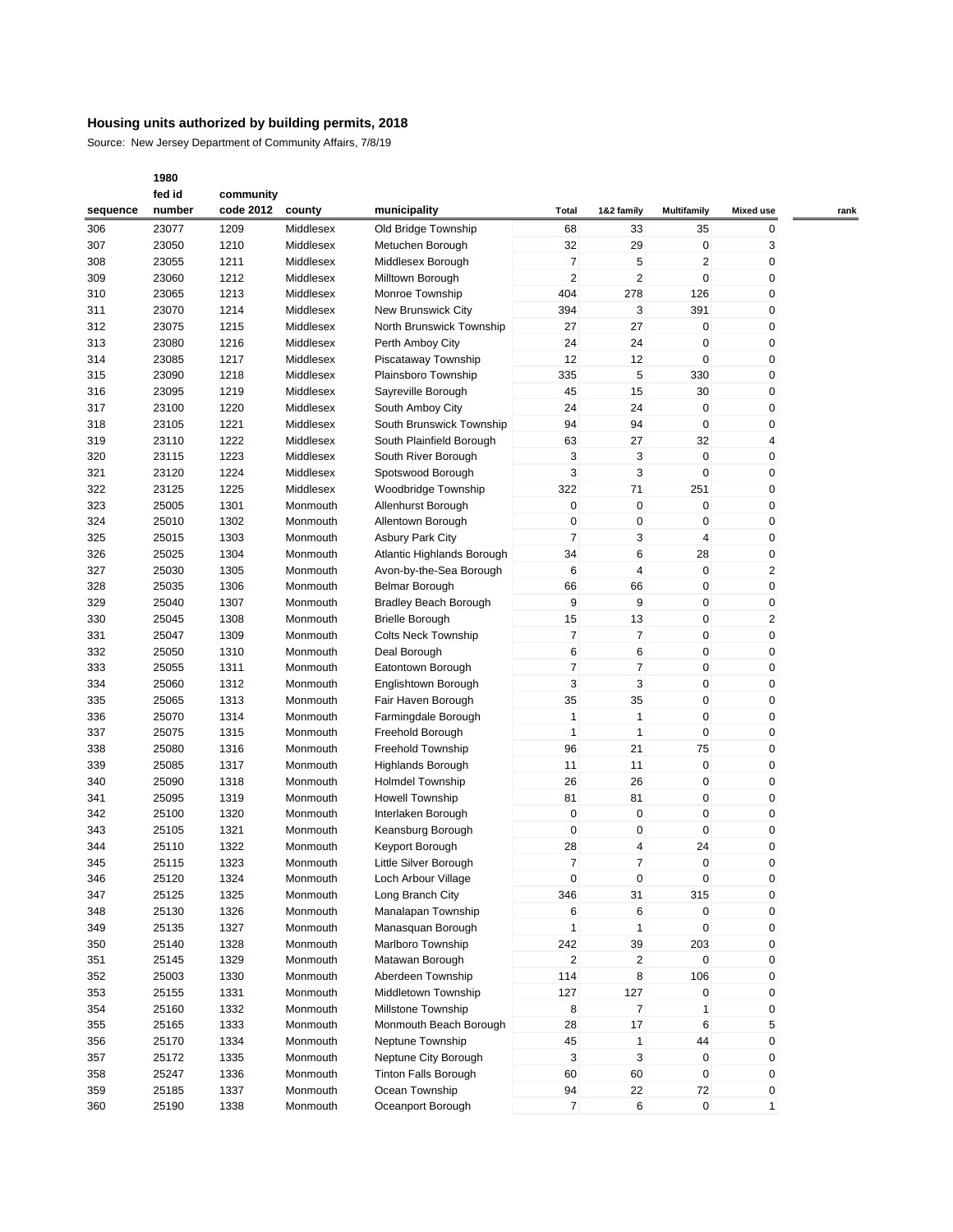Source: New Jersey Department of Community Affairs, 7/8/19

|          | fed id | community |          |                                |                |                         |                |                  |      |
|----------|--------|-----------|----------|--------------------------------|----------------|-------------------------|----------------|------------------|------|
| sequence | number | code 2012 | county   | municipality                   | Total          | 1&2 family              | Multifamily    | <b>Mixed use</b> | rank |
| 361      | 25082  | 1339      | Monmouth | <b>Hazlet Township</b>         | 72             | 8                       | 64             | 0                |      |
| 362      | 25200  | 1340      | Monmouth | Red Bank Borough               | 1              | $\mathbf{1}$            | $\mathbf 0$    | 0                |      |
| 363      | 25205  | 1341      | Monmouth | Roosevelt Borough              | $\mathbf 0$    | $\mathbf 0$             | $\mathbf 0$    | 0                |      |
| 364      | 25210  | 1342      | Monmouth | Rumson Borough                 | 32             | 32                      | $\mathbf 0$    | 0                |      |
| 365      | 25215  | 1343      | Monmouth | Sea Bright Borough             | 23             | 11                      | 12             | 0                |      |
| 366      | 25220  | 1344      | Monmouth | Sea Girt Borough               | 23             | 23                      | $\mathbf 0$    | 0                |      |
| 367      | 25225  | 1345      | Monmouth | Shrewsbury Borough             | $\mathbf 0$    | $\pmb{0}$               | $\mathbf 0$    | 0                |      |
|          | 25230  |           |          |                                | $\mathbf 0$    | $\pmb{0}$               | $\pmb{0}$      | 0                |      |
| 368      |        | 1346      | Monmouth | Shrewsbury Township            |                |                         |                |                  |      |
| 369      | 25235  | 1347      | Monmouth | Lake Como Borough              | 4              | 4                       | $\mathbf 0$    | 0                |      |
| 370      | 25240  | 1348      | Monmouth | Spring Lake Borough            | 20             | 20                      | $\mathbf 0$    | 0                |      |
| 371      | 25245  | 1349      | Monmouth | Spring Lake Heights Boro       | 17             | 13                      | $\overline{4}$ | 0                |      |
| 372      | 25250  | 1350      | Monmouth | Union Beach Borough            | 33             | 33                      | $\mathbf 0$    | 0                |      |
| 373      | 25255  | 1351      | Monmouth | <b>Upper Freehold Township</b> | 23             | 23                      | 0              | 0                |      |
| 374      | 25260  | 1352      | Monmouth | Wall Township                  | 31             | 31                      | $\mathbf 0$    | 0                |      |
| 375      | 25265  | 1353      | Monmouth | West Long Branch Borough       | 20             | 20                      | $\mathbf 0$    | 0                |      |
| 376      | 27005  | 1401      | Morris   | <b>Boonton Town</b>            | 3              | 3                       | $\mathbf 0$    | 0                |      |
| 377      | 27010  | 1402      | Morris   | <b>Boonton Township</b>        | 9              | 9                       | 0              | 0                |      |
| 378      | 27015  | 1403      | Morris   | <b>Butler Borough</b>          | 15             | 15                      | $\mathbf 0$    | 0                |      |
| 379      | 27020  | 1404      | Morris   | Chatham Borough                | 16             | 16                      | $\mathbf 0$    | 0                |      |
| 380      | 27025  | 1405      | Morris   | Chatham Township               | 31             | 31                      | $\mathbf 0$    | 0                |      |
| 381      | 27030  | 1406      | Morris   | Chester Borough                | 2              | $\overline{\mathbf{c}}$ | 0              | 0                |      |
| 382      | 27035  | 1407      | Morris   | <b>Chester Township</b>        | 3              | 3                       | $\mathbf 0$    | 0                |      |
| 383      | 27040  | 1408      | Morris   | Denville Township              | 12             | 12                      | $\mathbf 0$    | 0                |      |
| 384      | 27045  | 1409      | Morris   | Dover Town                     | 216            | $\overline{\mathbf{c}}$ | 214            | 0                |      |
| 385      | 27050  | 1410      | Morris   | East Hanover Township          | 6              | 6                       | $\mathbf 0$    | 0                |      |
| 386      | 27055  | 1411      | Morris   | Florham Park Borough           | 191            | 31                      | 160            | 0                |      |
| 387      | 27060  | 1412      | Morris   | Hanover Township               | 5              | 5                       | $\mathbf 0$    | 0                |      |
|          |        |           |          |                                |                | 8                       | $\mathbf 0$    | 0                |      |
| 388      | 27065  | 1413      | Morris   | <b>Harding Township</b>        | 8              |                         |                |                  |      |
| 389      | 27070  | 1414      | Morris   | Jefferson Township             | 12             | 12                      | $\mathbf 0$    | 0                |      |
| 390      | 27075  | 1415      | Morris   | Kinnelon Borough               | 1              | $\mathbf{1}$            | $\mathbf 0$    | 0                |      |
| 391      | 27080  | 1416      | Morris   | Lincoln Park Borough           | 0              | $\pmb{0}$               | $\pmb{0}$      | 0                |      |
| 392      | 27085  | 1417      | Morris   | Madison Borough                | 22             | 21                      | $\mathbf{1}$   | 0                |      |
| 393      | 27090  | 1418      | Morris   | Mendham Borough                | 0              | 0                       | $\mathbf 0$    | 0                |      |
| 394      | 27095  | 1419      | Morris   | Mendham Township               | $\mathbf 0$    | $\mathbf 0$             | $\mathbf 0$    | 0                |      |
| 395      | 27100  | 1420      | Morris   | Mine Hill Township             | 4              | 4                       | $\mathbf 0$    | 0                |      |
| 396      | 27105  | 1421      | Morris   | Montville Township             | 13             | 13                      | $\mathbf 0$    | 0                |      |
| 397      | 27110  | 1422      | Morris   | Morris Township                | 146            | 140                     | 6              | 0                |      |
| 398      | 27115  | 1423      | Morris   | Morris Plains Borough          | 1              | 1                       | $\mathbf 0$    | 0                |      |
| 399      | 27120  | 1424      | Morris   | Morristown Town                | 123            | 5                       | 118            | 0                |      |
| 400      | 27125  | 1425      | Morris   | Mountain Lakes Borough         | 11             | 11                      | 0              | 0                |      |
| 401      | 27130  | 1426      | Morris   | Mount Arlington Borough        | 15             | 15                      | $\mathbf 0$    | 0                |      |
| 402      | 27135  | 1427      | Morris   | Mount Olive Township           | 100            | 100                     | $\pmb{0}$      | 0                |      |
| 403      | 27140  | 1428      | Morris   | Netcong Borough                | 1              | $\mathbf{1}$            | $\pmb{0}$      | 0                |      |
| 404      | 27145  | 1429      | Morris   | Parsippany-Troy Hills Twp      | 24             | 23                      | 0              | 1                |      |
| 405      | 27150  | 1430      | Morris   | Long Hill Township             | 1              | $\mathbf{1}$            | $\pmb{0}$      | 0                |      |
| 406      | 27155  | 1431      | Morris   | Pequannock Township            | $\overline{7}$ | $\overline{7}$          | $\pmb{0}$      | 0                |      |
| 407      | 27160  | 1432      | Morris   | Randolph Township              | 36             | 36                      | $\pmb{0}$      | 0                |      |
| 408      | 27165  | 1433      | Morris   | Riverdale Borough              | 0              | 0                       | 0              | 0                |      |
| 409      | 27170  | 1434      | Morris   | Rockaway Borough               | 1              | $\mathbf{1}$            | $\mathbf{0}$   | 0                |      |
|          |        |           |          |                                | 339            | 21                      |                |                  |      |
| 410      | 27175  | 1435      | Morris   | Rockaway Township              |                |                         | 318            | 0                |      |
| 411      | 27180  | 1436      | Morris   | Roxbury Township               | 244            | $\mathbf{1}$            | 243            | 0                |      |
| 412      | 27185  | 1437      | Morris   | Victory Gardens Borough        | 0              | 0                       | 0              | 0                |      |
| 413      | 27190  | 1438      | Morris   | <b>Washington Township</b>     | 6              | 6                       | $\mathbf 0$    | 0                |      |
| 414      | 27195  | 1439      | Morris   | Wharton Borough                | 49             | 0                       | 49             | 0                |      |
| 415      | 29005  | 1501      | Ocean    | Barnegat Light Borough         | 8              | $\overline{7}$          | $\mathbf 0$    | $\mathbf{1}$     |      |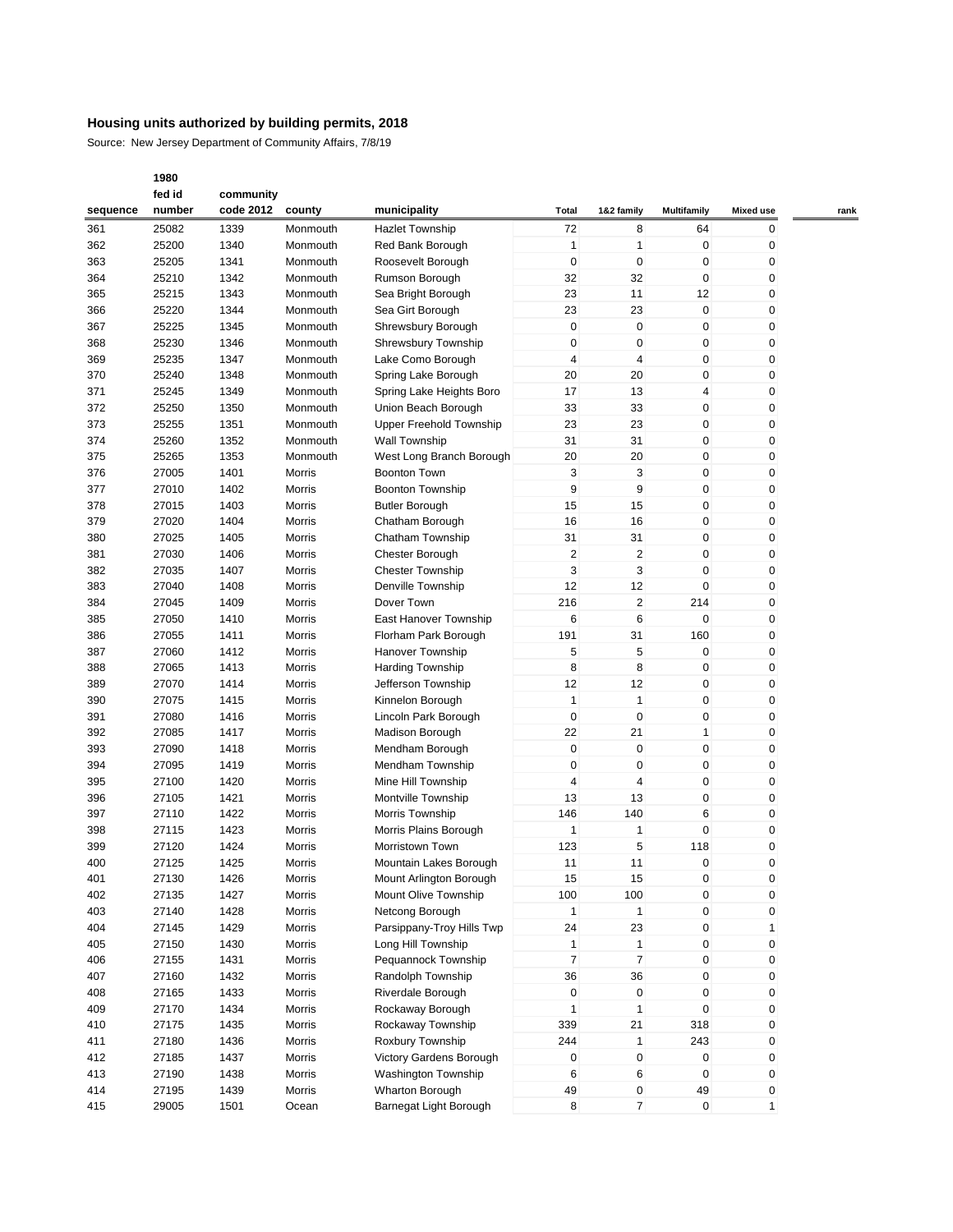Source: New Jersey Department of Community Affairs, 7/8/19

|          | fed id<br>community |           |         |                             |                         |                    |                         |                  |      |  |
|----------|---------------------|-----------|---------|-----------------------------|-------------------------|--------------------|-------------------------|------------------|------|--|
| sequence | number              | code 2012 | county  | municipality                | Total                   | 1&2 family         | <b>Multifamily</b>      | <b>Mixed use</b> | rank |  |
| 416      | 29010               | 1502      | Ocean   | Bay Head Borough            | $\mathbf{1}$            | 1                  | 0                       | 0                |      |  |
| 417      | 29015               | 1503      | Ocean   | Beach Haven Borough         | 32                      | 29                 | 0                       | 3                |      |  |
| 418      | 29020               | 1504      | Ocean   | Beachwood Borough           | 11                      | 11                 | 0                       | 0                |      |  |
| 419      | 29025               | 1505      | Ocean   | <b>Berkeley Township</b>    | 97                      | 95                 | $\overline{\mathbf{c}}$ | 0                |      |  |
|          |                     |           |         |                             |                         |                    |                         |                  |      |  |
| 420      | 29030               | 1506      | Ocean   | <b>Brick Township</b>       | 93                      | 93                 | 0                       | 0                |      |  |
| 421      | 29035               | 1507      | Ocean   | <b>Toms River Township</b>  | 343                     | 288                | 55                      | 0                |      |  |
| 422      | 29040               | 1508      | Ocean   | Eagleswood Township         | $\overline{7}$          | $\overline{7}$     | 0                       | 0                |      |  |
| 423      | 29045               | 1509      | Ocean   | Harvey Cedars Borough       | 21                      | 21                 | 0                       | 0                |      |  |
| 424      | 29050               | 1510      | Ocean   | Island Heights Borough      | $\overline{\mathbf{c}}$ | $\overline{2}$     | 0                       | 0                |      |  |
| 425      | 29055               | 1511      | Ocean   | Jackson Township            | 61                      | 61                 | 0                       | 0                |      |  |
| 426      | 29060               | 1512      | Ocean   | Lacey Township              | 108                     | 108                | 0                       | 0                |      |  |
| 427      | 29065               | 1513      | Ocean   | Lakehurst Borough           | 0                       | $\mathbf 0$        | 0                       | 0                |      |  |
| 428      | 29070               | 1514      | Ocean   | Lakewood Township           | 487                     | 376                | 111                     | 0                |      |  |
| 429      | 29075               | 1515      | Ocean   | Lavallette Borough          | 39                      | 38                 | 0                       | 1                |      |  |
| 430      | 29080               | 1516      | Ocean   | Little Egg Harbor Township  | 28                      | 28                 | 0                       | 0                |      |  |
| 431      | 29085               | 1517      | Ocean   | Long Beach Township         | 124                     | 123                | 0                       | 1                |      |  |
| 432      | 29090               | 1518      | Ocean   | Manchester Township         | $\mathbf{1}$            | $\mathbf{1}$       | 0                       | 0                |      |  |
| 433      | 29095               | 1519      | Ocean   |                             | 19                      | 19                 | 0                       | 0                |      |  |
|          |                     |           |         | Mantoloking Borough         |                         |                    |                         |                  |      |  |
| 434      | 29102               | 1520      | Ocean   | Ocean Township              | 9                       | 9                  | 0                       | 0                |      |  |
| 435      | 29105               | 1521      | Ocean   | Ocean Gate Borough          | 7                       | $\overline{7}$     | 0                       | 0                |      |  |
| 436      | 29110               | 1522      | Ocean   | Pine Beach Borough          | $\mathbf{1}$            | 1                  | 0                       | 0                |      |  |
| 437      | 29115               | 1523      | Ocean   | <b>Plumsted Township</b>    | $\overline{2}$          | $\overline{2}$     | 0                       | 0                |      |  |
| 438      | 29120               | 1524      | Ocean   | Point Pleasant Borough      | 20                      | 20                 | $\mathbf 0$             | 0                |      |  |
| 439      | 29123               | 1525      | Ocean   | Point Pleasant Beach Boro   | 24                      | 24                 | 0                       | 0                |      |  |
| 440      | 29130               | 1526      | Ocean   | Seaside Heights Borough     | $\pmb{0}$               | $\mathbf 0$        | 0                       | 0                |      |  |
| 441      | 29135               | 1527      | Ocean   | Seaside Park Borough        | 21                      | 19                 | 0                       | 2                |      |  |
| 442      | 29140               | 1528      | Ocean   | Ship Bottom Borough         | 49                      | 25                 | 24                      | 0                |      |  |
| 443      | 29145               | 1529      | Ocean   | South Toms River Borough    | 0                       | $\mathbf 0$        | 0                       | 0                |      |  |
| 444      | 29150               | 1530      | Ocean   | <b>Stafford Township</b>    | 145                     | 145                | 0                       | 0                |      |  |
| 445      | 29155               | 1531      | Ocean   | Surf City Borough           | 20                      | 20                 | $\mathbf 0$             | 0                |      |  |
| 446      | 29160               | 1532      | Ocean   | <b>Tuckerton Borough</b>    | 26                      | 26                 | 0                       | 0                |      |  |
| 447      |                     |           |         |                             | 273                     | 197                | 76                      |                  |      |  |
|          | 29003               | 1533      | Ocean   | <b>Barnegat Township</b>    |                         |                    |                         | 0                |      |  |
| 448      | 31005               | 1601      | Passaic | <b>Bloomingdale Borough</b> | 9                       | 1                  | 8                       | 0                |      |  |
| 449      | 31010               | 1602      | Passaic | <b>Clifton City</b>         | $\overline{\mathbf{4}}$ | 4                  | $\mathbf 0$             | 0                |      |  |
| 450      | 31015               | 1603      | Passaic | Haledon Borough             | 0                       | 0                  | 0                       | 0                |      |  |
| 451      | 31020               | 1604      | Passaic | Hawthorne Borough           | 0                       | 0                  | 0                       | 0                |      |  |
| 452      | 31025               | 1605      | Passaic | Little Falls Township       | 58                      | 58                 | 0                       | 0                |      |  |
| 453      | 31030               | 1606      | Passaic | North Haledon Borough       | $\pmb{0}$               | $\mathbf 0$        | 0                       | 0                |      |  |
| 454      | 31035               | 1607      | Passaic | Passaic City                | 15                      | 6                  | 9                       | 0                |      |  |
| 455      | 31040               | 1608      | Passaic | <b>Paterson City</b>        | 154                     | 60                 | 94                      | 0                |      |  |
| 456      | 31045               | 1609      | Passaic | Pompton Lakes Borough       | $\mathbf 0$             | $\mathbf 0$        | 0                       | 0                |      |  |
| 457      | 31050               | 1610      | Passaic | Prospect Park Borough       | $\pmb{0}$               | 0                  | 0                       | $\pmb{0}$        |      |  |
| 458      | 31055               | 1611      | Passaic | Ringwood Borough            | $\mathbf{1}$            | 1                  | 0                       | 0                |      |  |
| 459      | 31060               | 1612      | Passaic | <b>Totowa Borough</b>       | 51                      | 3                  | 48                      | 0                |      |  |
| 460      | 31065               | 1613      | Passaic | Wanaque Borough             | $\pmb{0}$               | $\pmb{0}$          | 0                       | 0                |      |  |
| 461      | 31070               | 1614      | Passaic | Wayne Township              | 8                       | $\overline{7}$     | 0                       | 1                |      |  |
|          |                     |           |         | West Milford Township       |                         |                    |                         |                  |      |  |
| 462      | 31075               | 1615      | Passaic | Woodland Park Borough       | 10<br>$\mathbf{1}$      | 10<br>$\mathbf{1}$ | 0<br>0                  | 0                |      |  |
| 463      | 31080               | 1616      | Passaic |                             |                         |                    |                         | 0                |      |  |
| 464      | 33005               | 1701      | Salem   | Alloway Township            | 10                      | 10                 | 0                       | $\pmb{0}$        |      |  |
| 465      | 33010               | 1702      | Salem   | Elmer Borough               | $\pmb{0}$               | $\mathbf 0$        | 0                       | 0                |      |  |
| 466      | 33015               | 1703      | Salem   | Elsinboro Township          | $\mathbf{1}$            | 1                  | 0                       | 0                |      |  |
| 467      | 33020               | 1704      | Salem   | Lower Alloways Creek Twp    | 3                       | 3                  | 0                       | 0                |      |  |
| 468      | 33030               | 1705      | Salem   | Mannington Township         | 3                       | $\overline{c}$     | 0                       | 1                |      |  |
| 469      | 33035               | 1706      | Salem   | Oldmans Township            | $\pmb{0}$               | $\pmb{0}$          | 0                       | 0                |      |  |
| 470      | 33040               | 1707      | Salem   | Penns Grove Borough         | 0                       | 0                  | 0                       | 0                |      |  |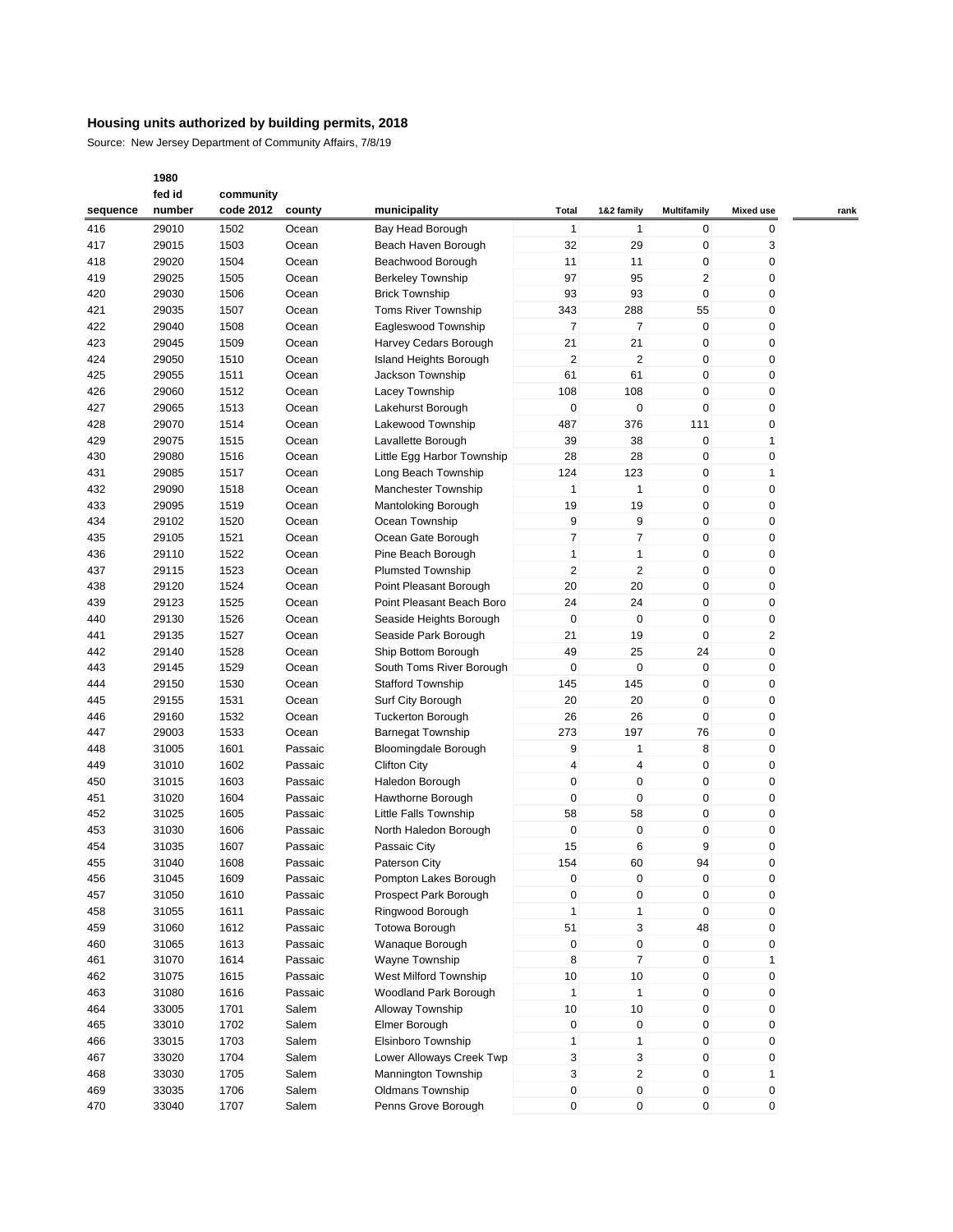Source: New Jersey Department of Community Affairs, 7/8/19

|          | fed id | community |               |                               |                |                         |                    |                  |      |
|----------|--------|-----------|---------------|-------------------------------|----------------|-------------------------|--------------------|------------------|------|
| sequence | number | code 2012 | county        | municipality                  | <b>Total</b>   | 1&2 family              | <b>Multifamily</b> | <b>Mixed use</b> | rank |
| 471      | 33042  | 1708      | Salem         | Pennsville Township           | 6              | 6                       | 0                  | 0                |      |
| 472      | 33045  | 1709      | Salem         | Pilesgrove Township           | $\mathbf{1}$   | 1                       | $\mathbf 0$        | 0                |      |
| 473      | 33050  | 1710      | Salem         | Pittsgrove Township           | 7              | 7                       | $\mathbf 0$        | 0                |      |
| 474      | 33055  | 1711      | Salem         | Quinton Township              | 2              | $\overline{\mathbf{c}}$ | $\mathbf 0$        | 0                |      |
|          |        |           |               |                               |                |                         |                    |                  |      |
| 475      | 33060  | 1712      | Salem         | Salem City                    | 0              | 0                       | 0                  | 0                |      |
| 476      | 33007  | 1713      | Salem         | <b>Carneys Point Township</b> | 40             | 40                      | $\mathbf 0$        | 0                |      |
| 477      | 33070  | 1714      | Salem         | Upper Pittsgrove Township     | 6              | 6                       | $\mathbf 0$        | 0                |      |
| 478      | 33075  | 1715      | Salem         | Woodstown Borough             | 0              | 0                       | $\mathbf 0$        | 0                |      |
| 479      | 35005  | 1801      | Somerset      | <b>Bedminster Township</b>    | $\overline{2}$ | 2                       | $\mathbf 0$        | 0                |      |
| 480      | 35010  | 1802      | Somerset      | <b>Bernards Township</b>      | 9              | 9                       | $\mathbf 0$        | 0                |      |
| 481      | 35015  | 1803      | Somerset      | Bernardsville Borough         | 25             | 9                       | 16                 | 0                |      |
| 482      | 35020  | 1804      | Somerset      | Bound Brook Borough           | 353            | 6                       | 347                | 0                |      |
| 483      | 35025  | 1805      | Somerset      | <b>Branchburg Township</b>    | 69             | 42                      | 27                 | 0                |      |
| 484      | 35030  | 1806      | Somerset      | <b>Bridgewater Township</b>   | 229            | 29                      | 145                | 55               |      |
| 485      | 35035  | 1807      | Somerset      | Far Hills Borough             | 0              | $\pmb{0}$               | $\mathbf 0$        | 0                |      |
| 486      | 35040  | 1808      | Somerset      | Franklin Township             | 85             | 24                      | 61                 | 0                |      |
| 487      | 35045  | 1809      | Somerset      | Green Brook Township          | $\overline{2}$ | $\overline{2}$          | $\mathbf 0$        | 0                |      |
|          |        |           |               |                               |                |                         | 12                 |                  |      |
| 488      | 35050  | 1810      | Somerset      | Hillsborough Township         | 73             | 61                      |                    | 0                |      |
| 489      | 35055  | 1811      | Somerset      | Manville Borough              | 0              | $\pmb{0}$               | $\mathbf 0$        | 0                |      |
| 490      | 35060  | 1812      | Somerset      | Millstone Borough             | 0              | 0                       | $\mathbf 0$        | 0                |      |
| 491      | 35065  | 1813      | Somerset      | Montgomery Township           | 45             | 45                      | $\mathbf 0$        | 0                |      |
| 492      | 35070  | 1814      | Somerset      | North Plainfield Borough      | 1              | $\mathbf{1}$            | $\mathbf 0$        | 0                |      |
| 493      | 35075  | 1815      | Somerset      | Peapack and Gladstone Bor     | 0              | 0                       | $\mathbf 0$        | 0                |      |
| 494      | 35080  | 1816      | Somerset      | Raritan Borough               | 0              | 0                       | $\mathbf 0$        | 0                |      |
| 495      | 35085  | 1817      | Somerset      | Rocky Hill Borough            | 0              | 0                       | $\mathbf 0$        | 0                |      |
| 496      | 35090  | 1818      | Somerset      | Somerville Borough            | 277            | 7                       | 270                | 0                |      |
| 497      | 35095  | 1819      | Somerset      | South Bound Brook Boro        | 0              | 0                       | $\mathbf 0$        | 0                |      |
| 498      | 35100  | 1820      | Somerset      | <b>Warren Township</b>        | 25             | 25                      | 0                  | 0                |      |
| 499      | 35105  | 1821      | Somerset      | Watchung Borough              | 1              | $\mathbf{1}$            | $\mathbf 0$        | 0                |      |
| 500      | 37005  | 1901      | <b>Sussex</b> | Andover Borough               | 0              | $\pmb{0}$               | $\mathbf 0$        | 0                |      |
| 501      | 37010  | 1902      | <b>Sussex</b> | Andover Township              | 4              | $\overline{4}$          | $\mathbf 0$        | 0                |      |
|          |        |           |               |                               | 0              | 0                       | $\mathbf 0$        |                  |      |
| 502      | 37015  | 1903      | <b>Sussex</b> | <b>Branchville Borough</b>    |                |                         |                    | 0                |      |
| 503      | 37020  | 1904      | <b>Sussex</b> | <b>Byram Township</b>         | 0              | $\pmb{0}$               | $\mathbf 0$        | 0                |      |
| 504      | 37025  | 1905      | <b>Sussex</b> | <b>Frankford Township</b>     | 7              | 7                       | $\mathbf 0$        | 0                |      |
| 505      | 37030  | 1906      | <b>Sussex</b> | Franklin Borough              | 0              | 0                       | $\mathbf 0$        | 0                |      |
| 506      | 37035  | 1907      | Sussex        | Fredon Township               | 0              | 0                       | $\mathbf 0$        | 0                |      |
| 507      | 37040  | 1908      | <b>Sussex</b> | Green Township                | 3              | 3                       | $\mathbf 0$        | 0                |      |
| 508      | 37045  | 1909      | <b>Sussex</b> | Hamburg Borough               | 9              | 9                       | $\mathbf 0$        | 0                |      |
| 509      | 37050  | 1910      | <b>Sussex</b> | Hampton Township              | 3              | 3                       | $\mathbf 0$        | 0                |      |
| 510      | 37055  | 1911      | <b>Sussex</b> | Hardyston Township            | 3              | 3                       | 0                  | 0                |      |
| 511      | 37060  | 1912      | <b>Sussex</b> | Hopatcong Borough             | 20             | 20                      | $\mathbf 0$        | 0                |      |
| 512      | 37065  | 1913      | Sussex        | Lafayette Township            | 3              | 3                       | $\pmb{0}$          | 0                |      |
| 513      | 37070  | 1914      | Sussex        | Montaque Township             | $\pmb{0}$      | $\pmb{0}$               | $\pmb{0}$          | 0                |      |
| 514      | 37075  | 1915      | Sussex        | Newton Town                   | 12             | 12                      | 0                  | 0                |      |
| 515      | 37080  | 1916      | Sussex        | Ogdensburg Borough            | 0              | $\pmb{0}$               | $\pmb{0}$          | 0                |      |
| 516      | 37085  | 1917      | <b>Sussex</b> | Sandyston Township            | $\overline{c}$ | $\overline{c}$          | $\pmb{0}$          | 0                |      |
| 517      | 37090  | 1918      | <b>Sussex</b> | Sparta Township               | 33             | 25                      | 8                  | 0                |      |
|          |        |           |               |                               |                |                         |                    |                  |      |
| 518      | 37095  | 1919      | Sussex        | Stanhope Borough              | 1              | $\mathbf{1}$            | $\pmb{0}$          | 0                |      |
| 519      | 37100  | 1920      | Sussex        | Stillwater Township           | 0              | $\pmb{0}$               | $\pmb{0}$          | 0                |      |
| 520      | 37105  | 1921      | <b>Sussex</b> | Sussex Borough                | 0              | 0                       | $\pmb{0}$          | 0                |      |
| 521      | 37110  | 1922      | Sussex        | Vernon Township               | 5              | 5                       | $\pmb{0}$          | 0                |      |
| 522      | 37115  | 1923      | <b>Sussex</b> | Walpack Township              | $\pmb{0}$      | 0                       | $\mathbf 0$        | 0                |      |
| 523      | 37120  | 1924      | <b>Sussex</b> | <b>Wantage Township</b>       | 3              | 3                       | $\pmb{0}$          | 0                |      |
| 524      | 39005  | 2001      | Union         | Berkeley Heights Township     | 6              | 6                       | $\pmb{0}$          | 0                |      |
| 525      | 39010  | 2002      | Union         | Clark Township                | 5              | 5                       | 0                  | 0                |      |
|          |        |           |               |                               |                |                         |                    |                  |      |